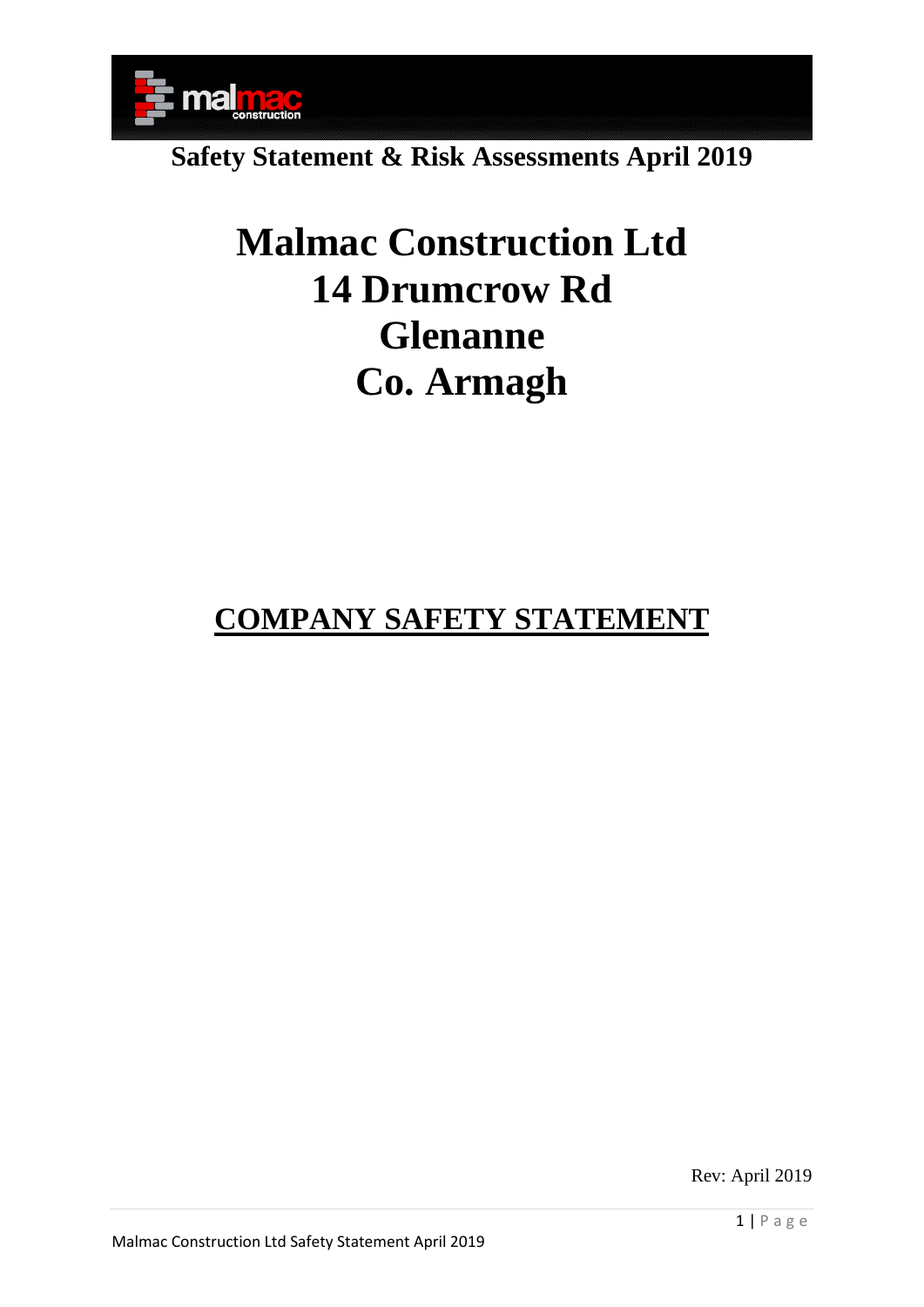

### **Site Supplement to Safety Statement**

| <b>Project Name</b>     |                |
|-------------------------|----------------|
| <b>Project Address</b>  |                |
| <b>Anticipated</b>      | Start Date $-$ |
| <b>Duration</b>         | Finish Date -  |
| <b>Malmac Site</b>      | Name $-$       |
| <b>Manager</b>          | Number -       |
| <b>Malmac Safety</b>    | Name-          |
| <b>Officer</b>          | Number-        |
| <b>Main Contractor</b>  |                |
| <b>Main Contractor</b>  | Name-          |
| <b>Site Manager</b>     | Number-        |
| <b>First Aiders</b>     | $Name/s-$      |
|                         | Number/s-      |
| <b>Nearest Hospital</b> |                |
| <b>Nearest Doctors</b>  |                |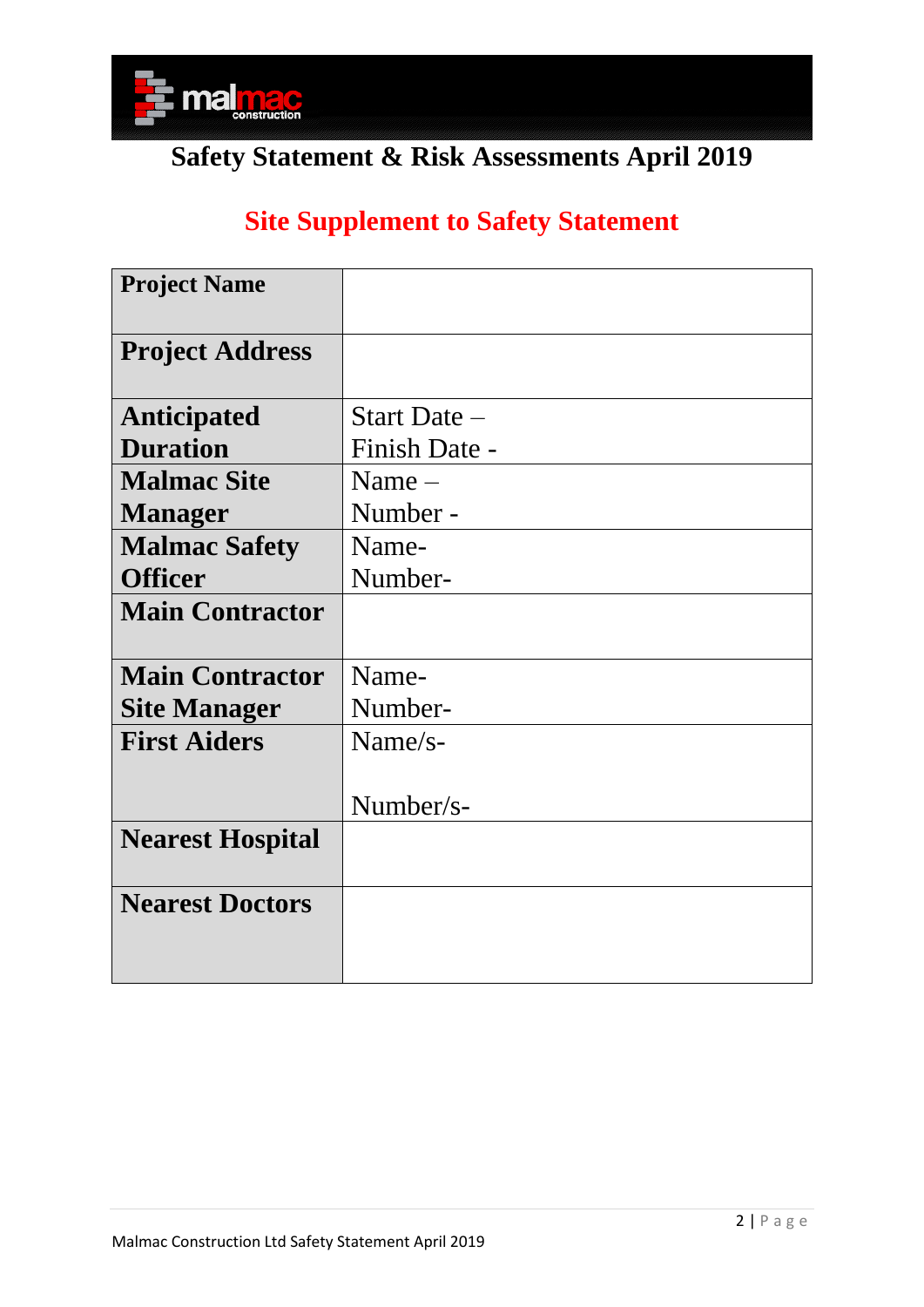

### Contents

| Chris Mackin and Gary Mallon are responsible for ensuring that this policy is carried out<br>vii.<br>with regard to consultations, safety training, safety inspections, investigating accidents,<br>monitoring and maintenance of the Safety Policy and advise management on all matters relating |  |
|---------------------------------------------------------------------------------------------------------------------------------------------------------------------------------------------------------------------------------------------------------------------------------------------------|--|
|                                                                                                                                                                                                                                                                                                   |  |
|                                                                                                                                                                                                                                                                                                   |  |
|                                                                                                                                                                                                                                                                                                   |  |
|                                                                                                                                                                                                                                                                                                   |  |
|                                                                                                                                                                                                                                                                                                   |  |
|                                                                                                                                                                                                                                                                                                   |  |
|                                                                                                                                                                                                                                                                                                   |  |
| Contractors (Company) responsibilities under Safety, Health and Welfare at Work (Construction)                                                                                                                                                                                                    |  |
|                                                                                                                                                                                                                                                                                                   |  |
|                                                                                                                                                                                                                                                                                                   |  |
|                                                                                                                                                                                                                                                                                                   |  |
|                                                                                                                                                                                                                                                                                                   |  |
|                                                                                                                                                                                                                                                                                                   |  |
|                                                                                                                                                                                                                                                                                                   |  |
|                                                                                                                                                                                                                                                                                                   |  |
|                                                                                                                                                                                                                                                                                                   |  |
|                                                                                                                                                                                                                                                                                                   |  |
|                                                                                                                                                                                                                                                                                                   |  |
|                                                                                                                                                                                                                                                                                                   |  |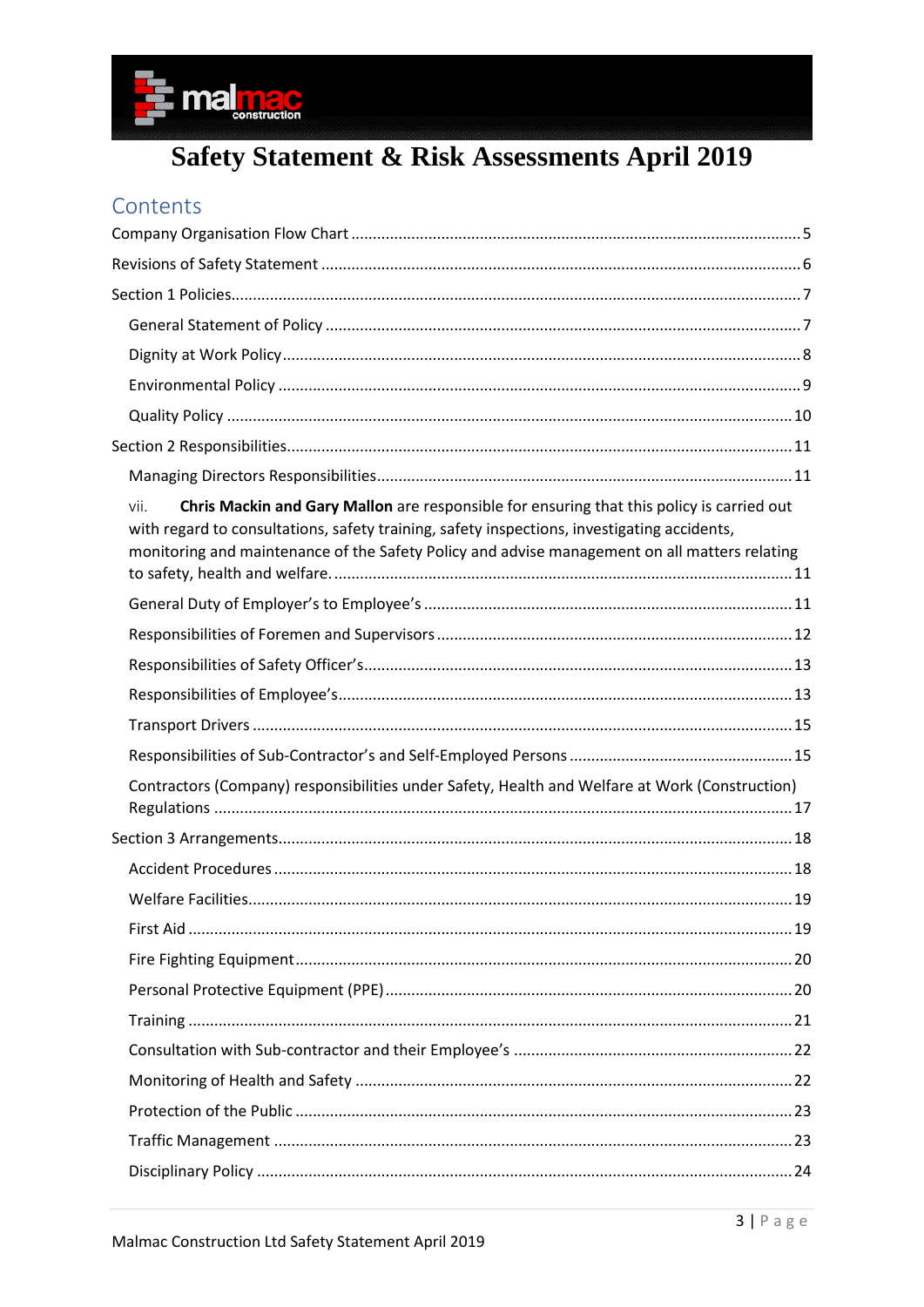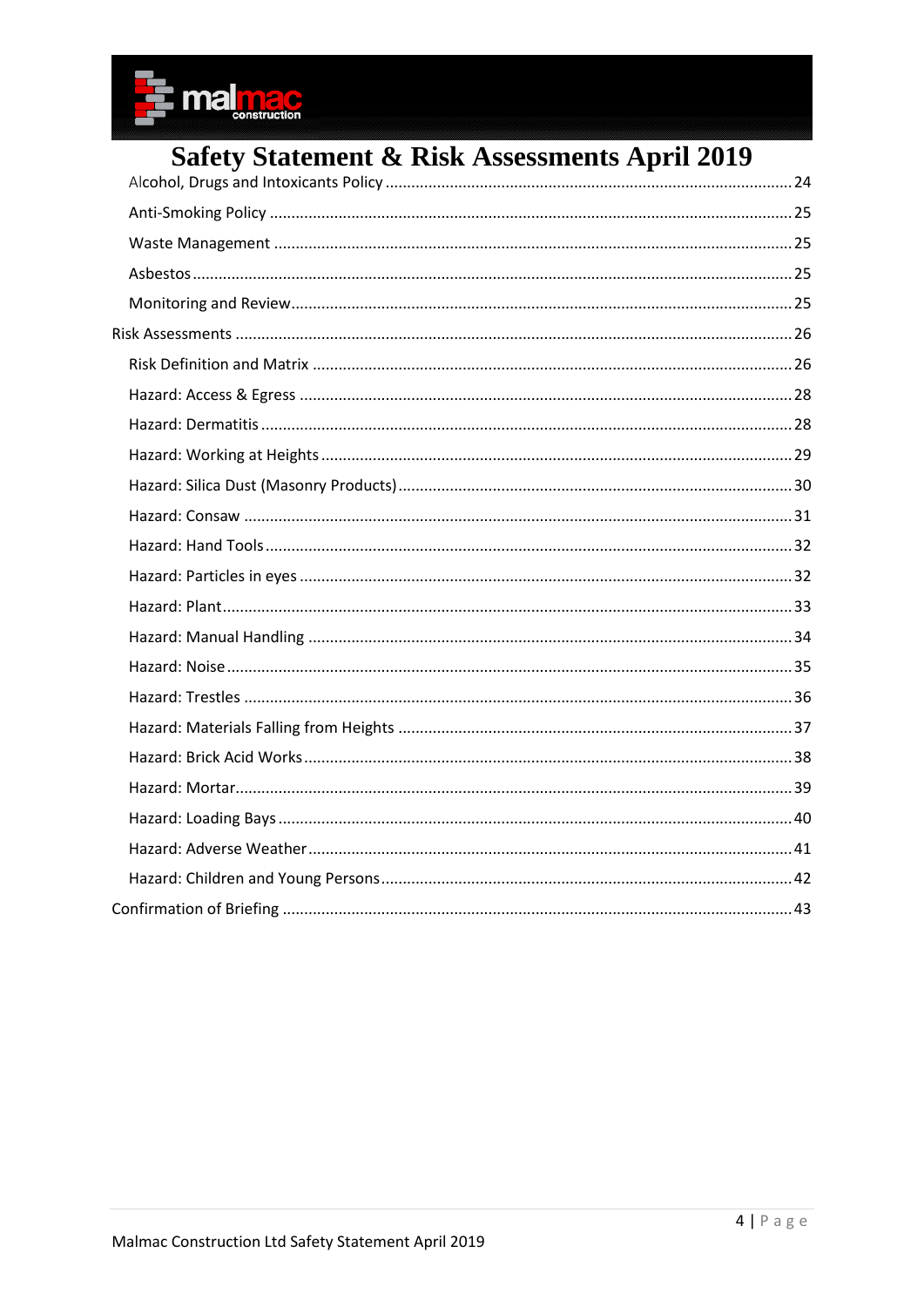

### <span id="page-4-0"></span>Company Organisation Flow Chart

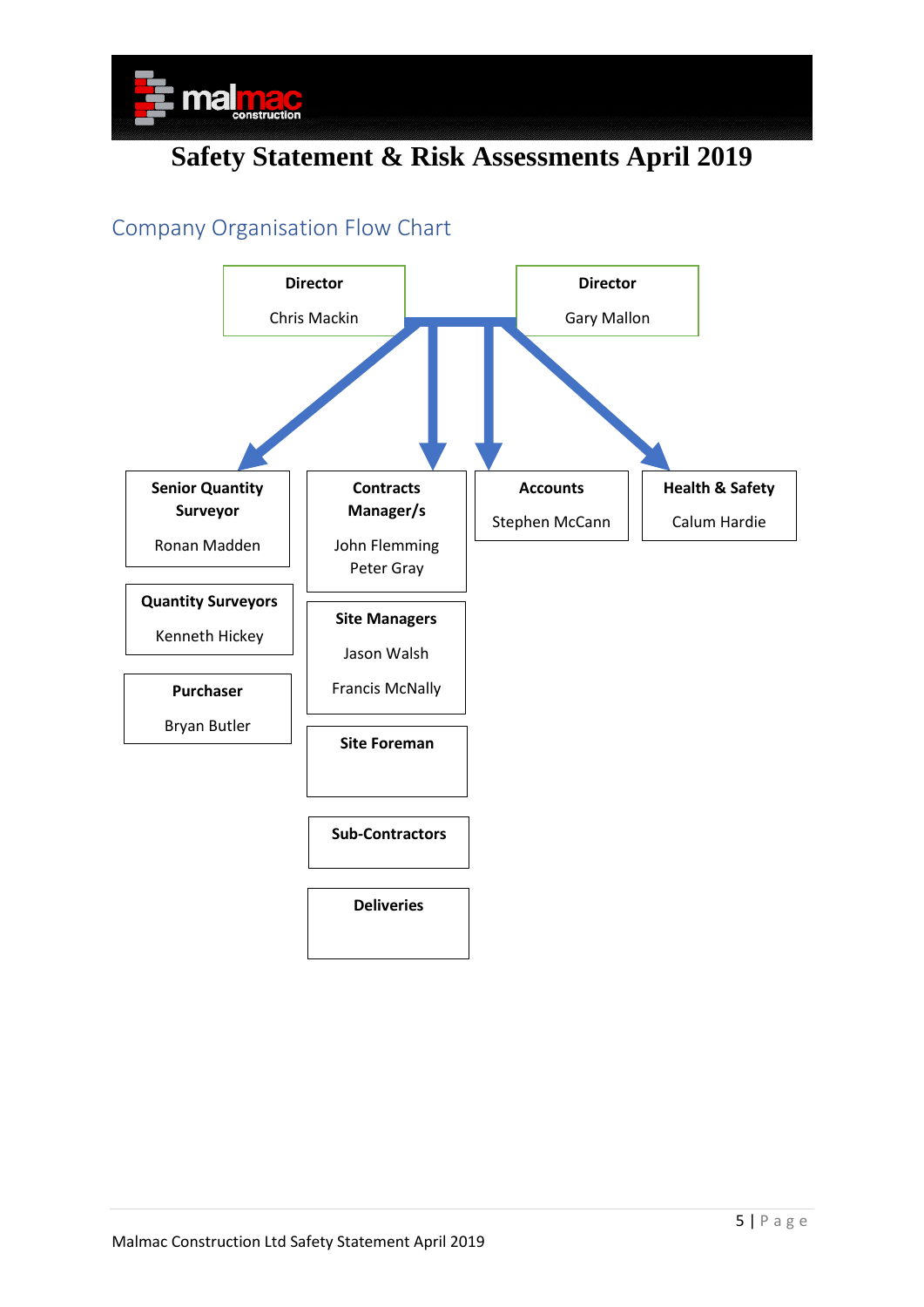

### <span id="page-5-0"></span>Revisions of Safety Statement

| Date              | April 2019                                                                                                                   |
|-------------------|------------------------------------------------------------------------------------------------------------------------------|
| <b>Revision/s</b> | Amalgamation of Safety statement and risk assessments.<br>Additional risk assessments<br>Update of organisational flow chart |

| Date              |  |
|-------------------|--|
| <b>Revision/s</b> |  |
|                   |  |
|                   |  |

| <b>Date</b>       |  |
|-------------------|--|
| <b>Revision/s</b> |  |
|                   |  |
|                   |  |

| 'Date             |  |
|-------------------|--|
| <b>Revision/s</b> |  |
|                   |  |
|                   |  |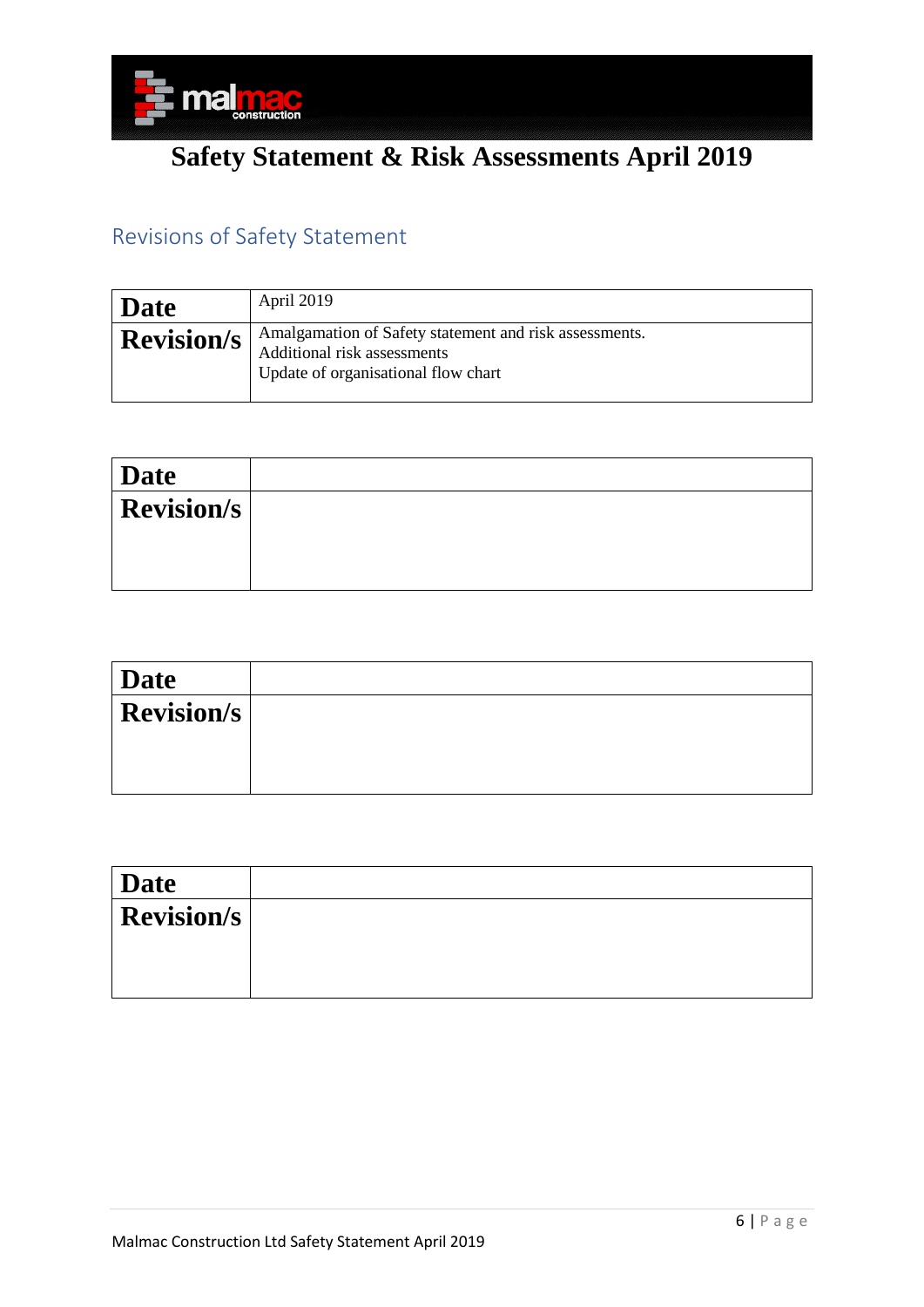

### Section 1 Policies

#### <span id="page-6-1"></span><span id="page-6-0"></span>General Statement of Policy

It is policy of this company to comply with the Safety Health & Welfare at Work Act 2005, the Safety, Health and Welfare at Work, (General Application) Regulations 2007 to 2016 Amendments (no. 1, to 3) the Safety, Health & Welfare At Work (Construction) Regulations 2013, and all amended regulations and any other relevant regulations, Acts, codes of practice; and to ensure so far as reasonably practicable the safety, health and welfare of all employees whilst at work, and to provide such information, training and supervision, needed for this purpose.

It is the policy of this company to protect, so far as is reasonably practicable, persons not employed by this company who may be affected by our activities.

All employees have the responsibility to co-operate with supervisors and managers to achieve a safe and healthy workplace is maintained and to take reasonable care of themselves and others whilst at work.

It is policy of this company to consult all staff and employees on matters of Safety, Health and Welfare at Work of employees and others who may be affected by our activities. All those who work directly for, or services are engaged and any other persons are hereby notified of the company policy and are encouraged to comply with their duties under the 2005 Act; the General Applications Regulations 2007-2016 & Safety, Health and Welfare Construction Regulations 2013; and to notify the company management of identified hazards in the workplace.

The allocation of duties for safety matters and particular arrangements to implement the policy are set out in the company safety statement.

The policy will be kept up to date particularly as the business changes in nature and size. To ensure this, the policy and the way in which it has operated will be reviewed as required.

Chris Machin

**Chris Mackin - Managing Director**

Date: 25/4/19

Pory Mar

**Gary Mallon - Managing Director**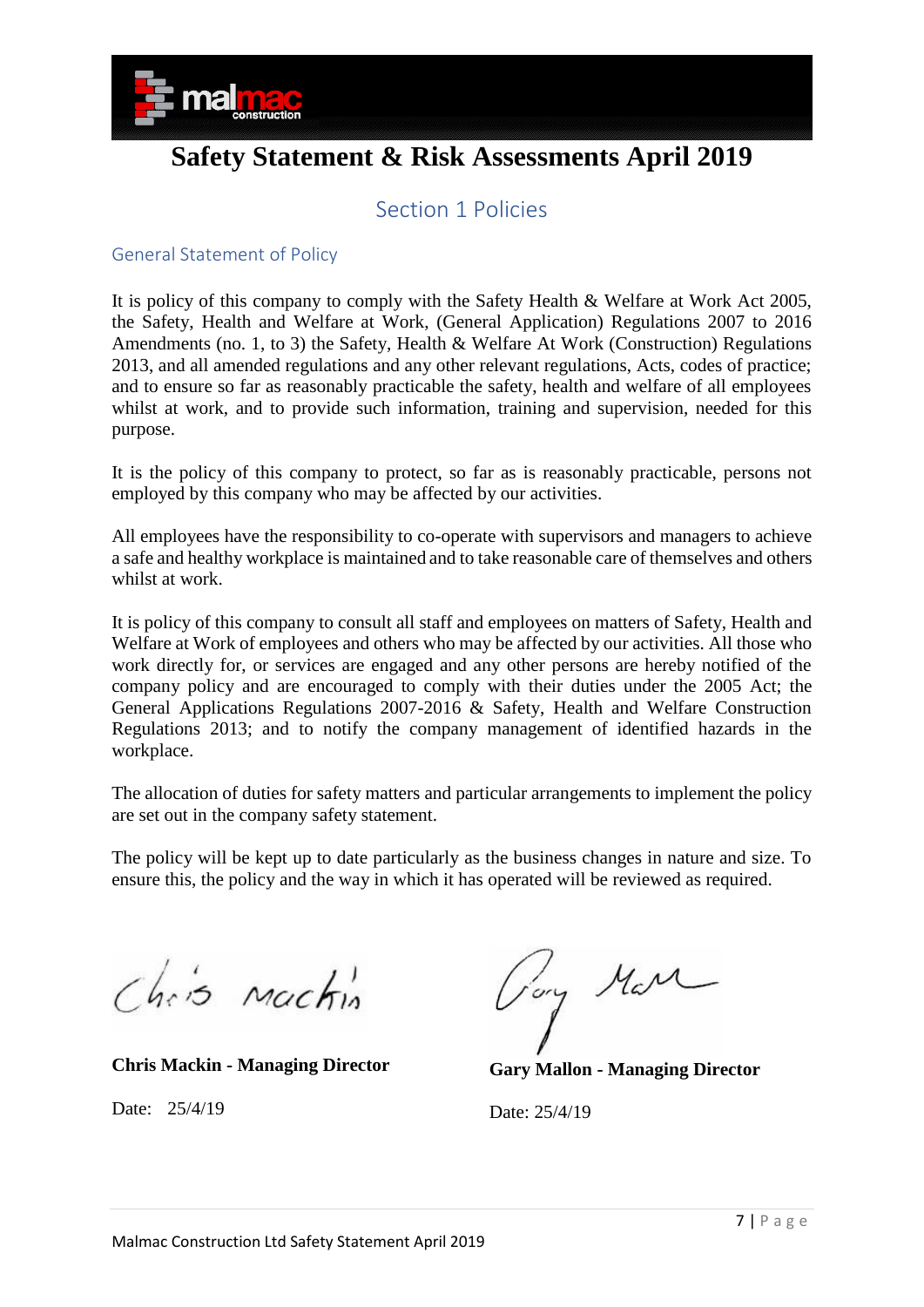

#### <span id="page-7-0"></span>Dignity at Work Policy

The company commits itself to working together to maintain a workplace environment that encourages and supports the right to dignity at work. All who work here are expected to respect the right of each individual to dignity in their workplace. All staff will be treated equally and respected for their individuality and diversity. Bullying in any form is not accepted by MALMAC Construction Ltd and will not be tolerated.

All individuals, whether directly employed or contracted by MALMAC Construction Ltd have a duty and a responsibility to uphold this dignity at work charter.

Supervisors and managers in the workplace have a specific responsibility to promote its provisions.

Chris Mackin

**Chris Mackin - Managing Director**

Date: 25/4/19

Tory Mar

**Gary Mallon - Managing Director**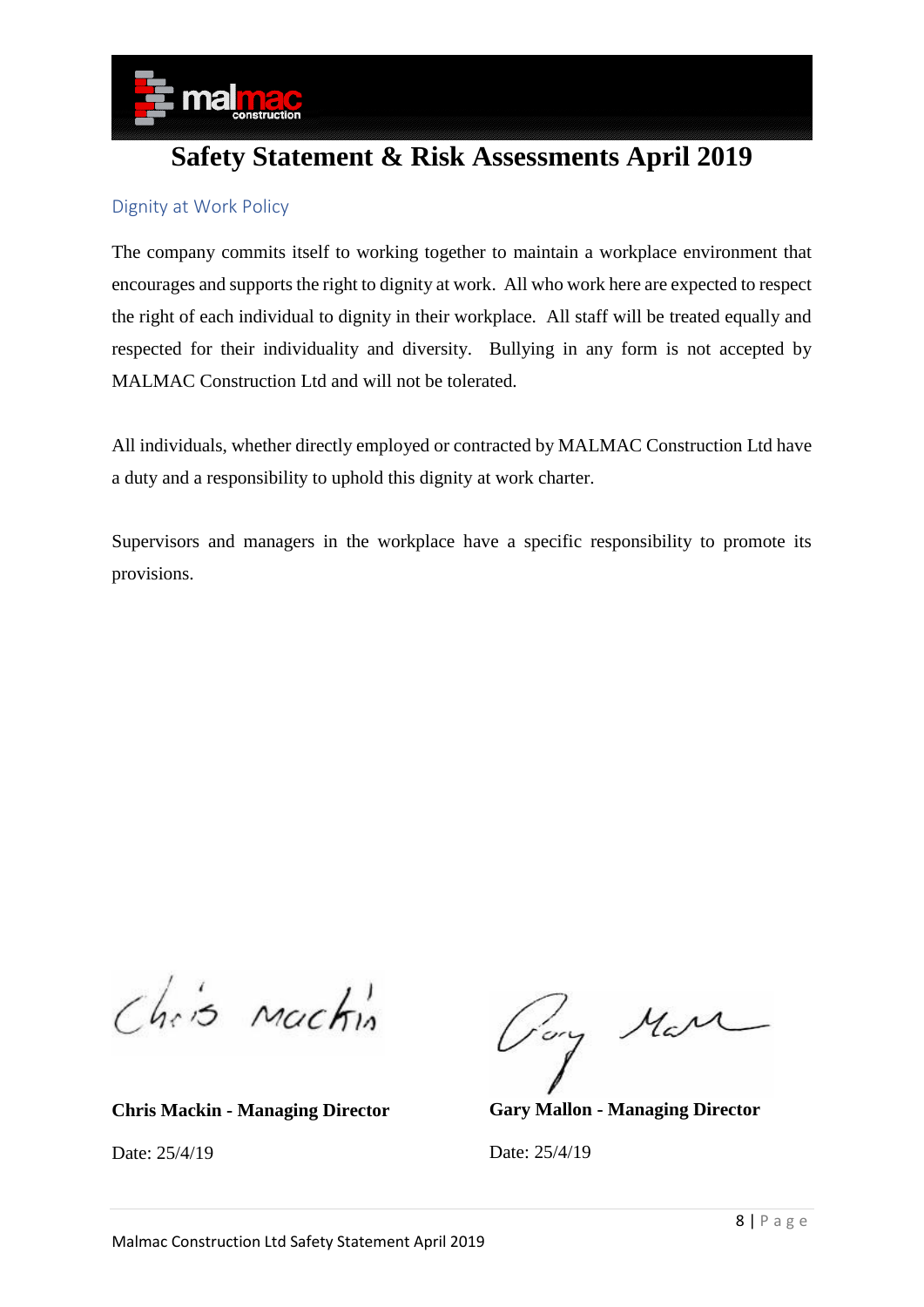

#### <span id="page-8-0"></span>Environmental Policy

The Company will control its activities to avoid causing unnecessary and unacceptable risks or adverse effects on the environment in line with the requirements of the current Environmental Protection Act as far as reasonably practicable.

The company will continue to develop and improve standards by making use of available technology and developed, together with a waste recovery and recycling approach. Plant, vehicles and equipment will be maintained and operated to provide the maximum environmental protection as far as practicable.

Local community interests will be taken into account and positive communication with the community entered into where appropriate. Clients, employees, contractor, self-employed the general public and all other person who may be affected will be made aware of any company activity which may affect the environment.

Natural habits and wildlife will be respected and where appropriate and within the control of the company, maintenance, restoration or creation of habitats will be encourage.

Chris Machin

**Chris Mackin - Managing Director**

Date: 25/4/19

Pory Mara

**Gary Mallon - Managing Director**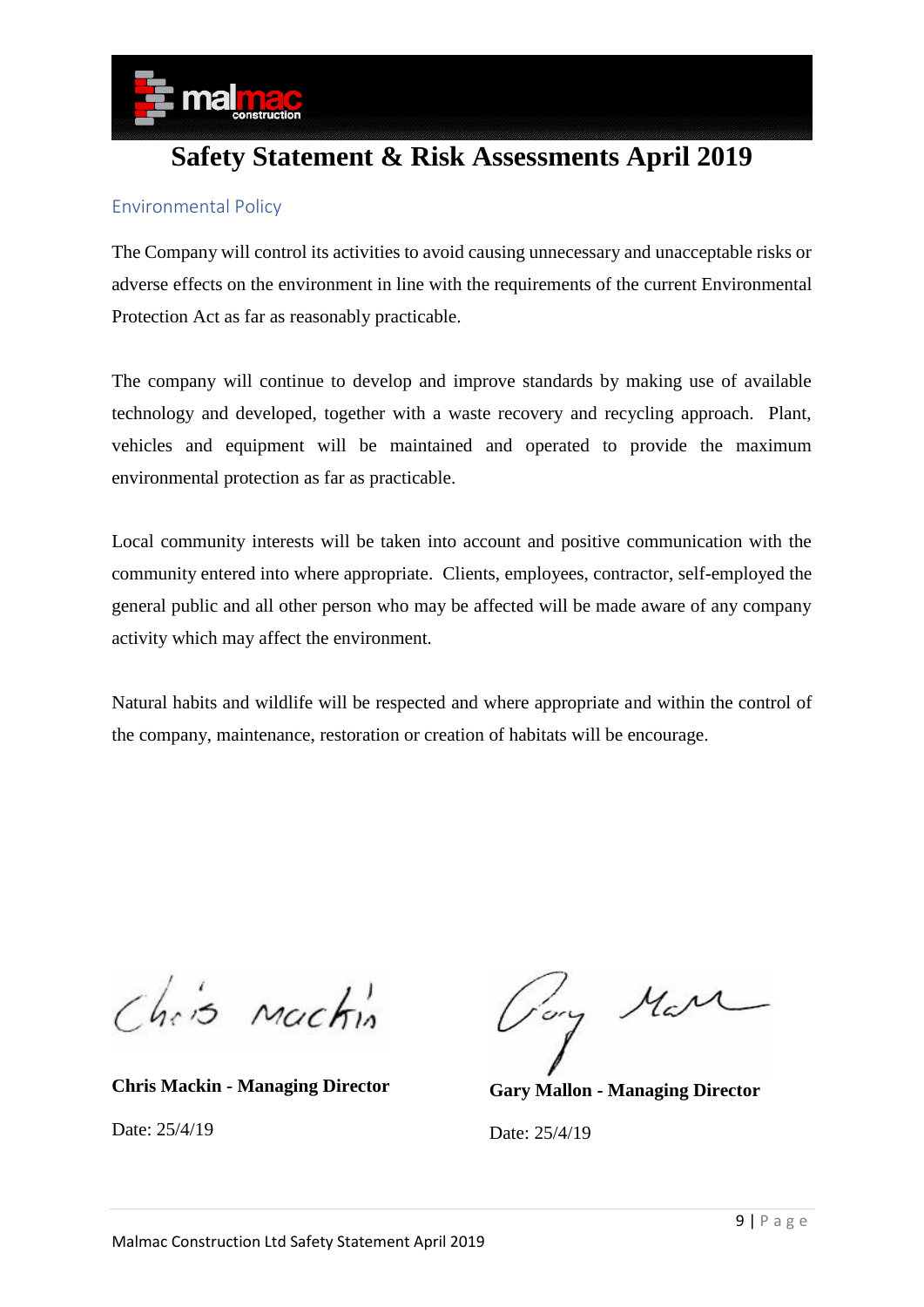

#### <span id="page-9-0"></span>Quality Policy

The Company's quality objectives are to complete projects in accordance with the agreed programme, specification and cost, to the highest standards of quality and efficiency whilst ensuring that statutory and regulatory requirements are complied with and Client expectations are met.

The Directors are fully committed to the Quality Management System and its continued improvement and has assigned responsibility in this regard to specific people;

- 1. Managing surveyor,
- 2. Site mangers,
- 3. Site foreman
- 4. Environmental health and safety manager

whose duties include ensuring that Management Review meetings are held at regular intervals to review the system's effective operation and development.

The effectiveness of the Quality Management System depends on a full commitment from all personnel. Management and staff are encouraged and motivated to implement the system as a matter of company priority. Subcontractors are obliged to comply with the system as a condition of appointment.

Chris Machin

**Chris Mackin - Managing Director**

Date: 25/4/19

Tory Mare

**Gary Mallon - Managing Director**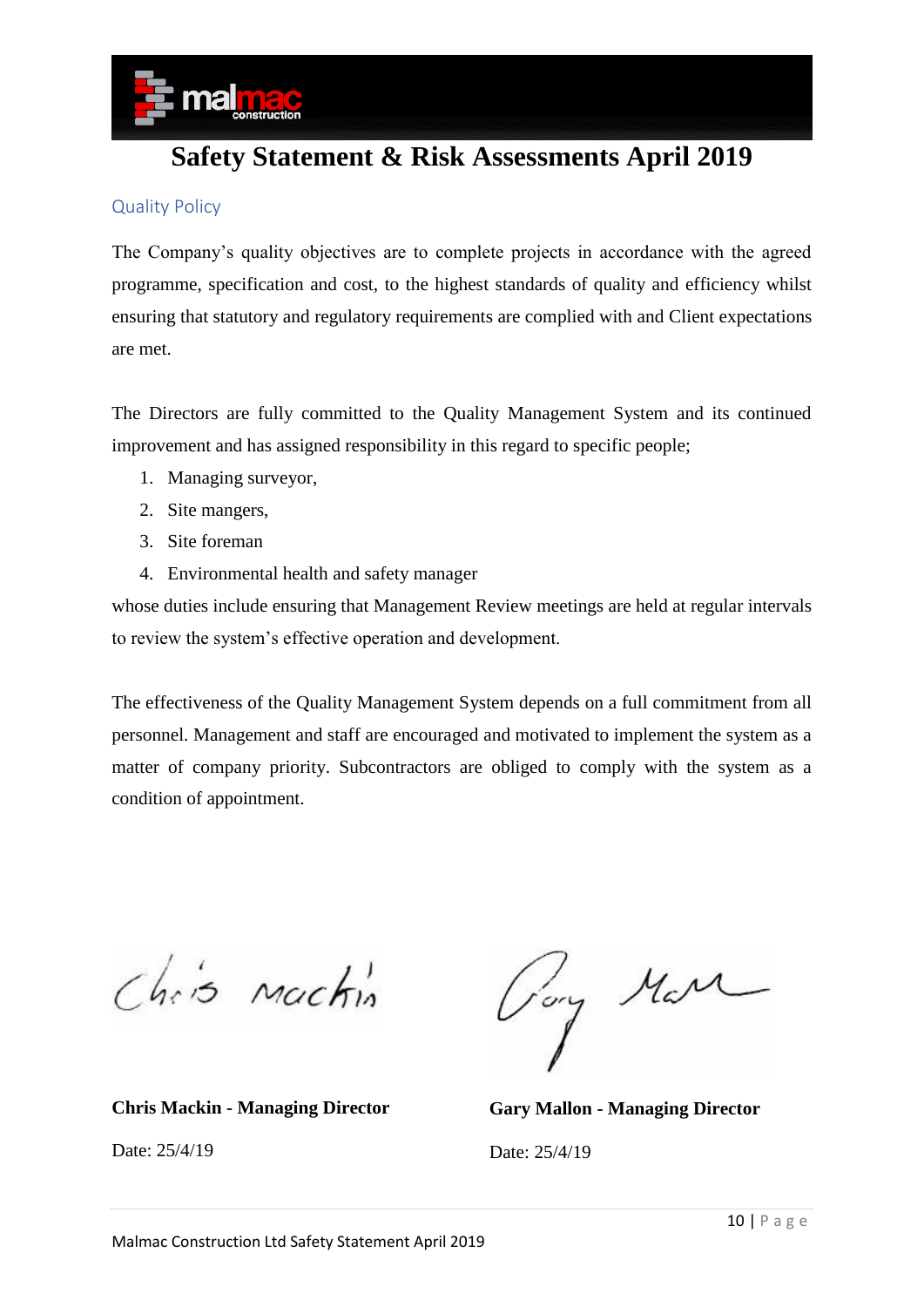

### Section 2 Responsibilities

#### <span id="page-10-1"></span><span id="page-10-0"></span>Managing Directors Responsibilities

- **i.** Overall responsibility for safety, health and welfare in this company is that of **Chris Mackin and Gary Mallon - Managing Directors.**
- **ii.** Consultation on all safety, health and welfare matters in this company is the responsibility of the Directors.
- iii. The Directors shall delegate specific responsibilities to the company management personnel.
- **iv.** The Directors shall include in the company annual report, a report on health and safety in the company as required under the Safety Health and Welfare at Work Act 2005
- **v. Chris Mackin and Gary Mallon** are responsible for this policy being carried out at the sites.
- vi. The management and supervisory personnel shall be responsible for ensuring the policy is adhered to and implemented on all building and civil engineering sites and other work places.
- <span id="page-10-2"></span>vii. **Chris Mackin and Gary Mallon** are responsible for ensuring that this policy is carried out with regard to consultations, safety training, safety inspections, investigating accidents, monitoring and maintenance of the Safety Policy and advise management on all matters relating to safety, health and welfare.

#### <span id="page-10-3"></span>General Duty of Employer's to Employee's

- i. Manage and conduct work to ensure so far as is reasonably practicable the safety, health and welfare of employees.
- ii. Manage and conduct work to prevent so far as is reasonably practicable any improper conduct or behaviour likely to put safety, health and welfare of employees at risk.
- **iii.** Ensure so far as is reasonably practicable safety and health in relation to exposure to noise, vibration or ionising or other radiations or any other physical agent
- iv. Provide safe systems of work.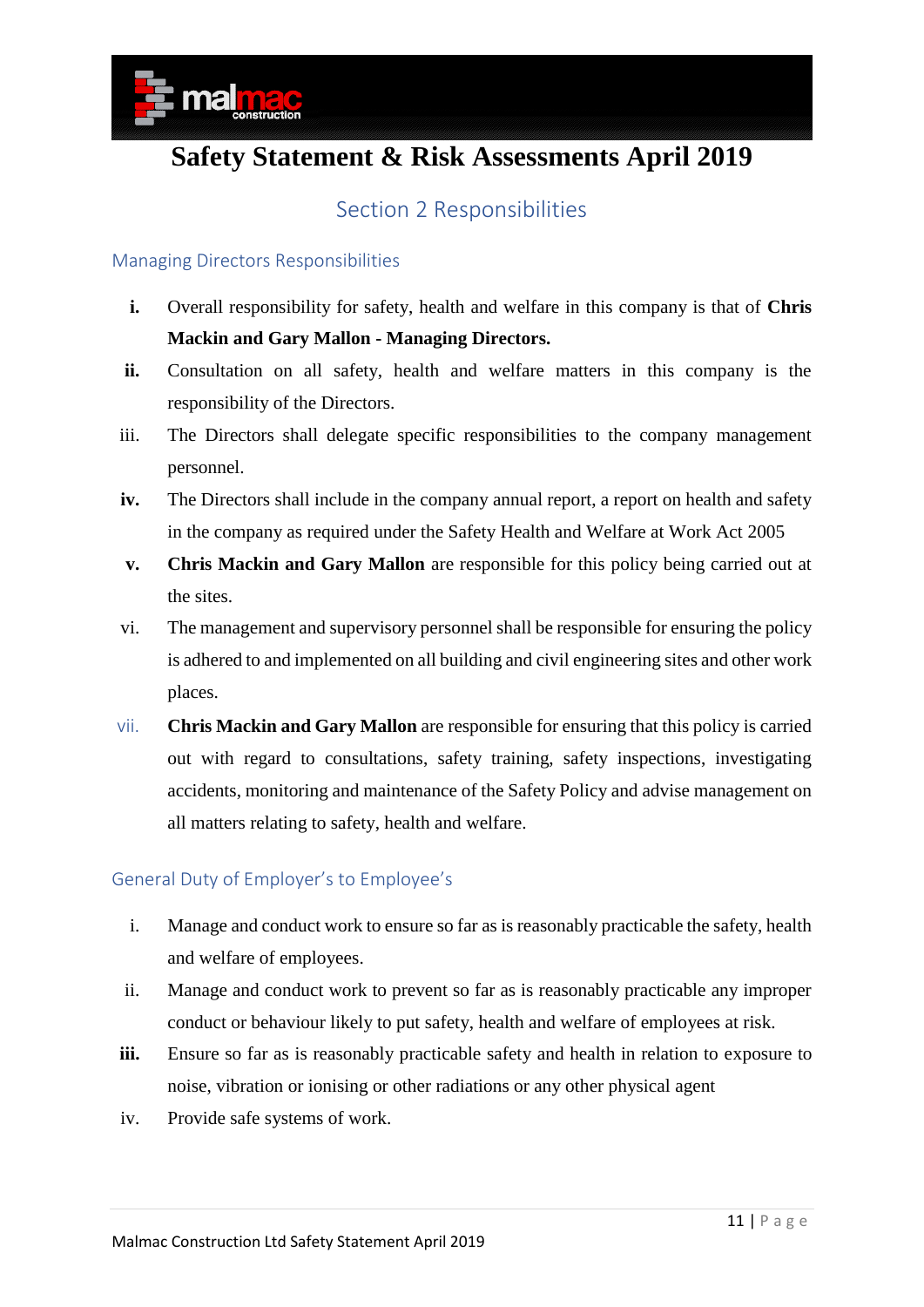- **v.** When determining measures necessary for protection of safety, identifying hazards, assessing risks and preparing safety statements take amount of general principles of prevention.
- **vi.** Appoint competent person.

#### <span id="page-11-0"></span>Responsibilities of Foremen and Supervisors

- i. Be familiar with the safety and health regulations and company policy applicable to the work on which you are engaged and insist that the prescribed standards are observed.
- **ii.** Ensure that all sub-contractors are signed up to the MALMAC Construction Ltd Method Statement & Safety Statement and that their employees are signed up to both their Method & Safety Statements.
- **iii.** Ensure so far as reasonably practicable that safe systems of work are in place.
- iv. Maintain a tidy workplace. Arrange for regular clean-up periods.
- **v.** Ensure that adequate access and egress is maintained throughout the work area.
- **vi.** Ensure safety equipment/clothing is properly use by all personnel on site.
- vii. Make certain that all plant and machinery operators are over 18 years of age and only employed on equipment for which they have been properly trained.
- **viii.** Ensure that all machinery and plant including power and hand tools are maintained in good condition & records kept of all tests & inspections carried out.
- **ix.** Report defects in plant and equipment to hire companies & exchange immediately.
- **x.** Ensure that adequate firefighting equipment is available and replace used or defective equipment.
- xi. Ensure the safe handling and storage of all tools, plant, chemicals & materials.
- xii. Ensure that first aid boxes are maintained properly.
- xiii. Ensure that all ladders are sound and tied while in use.
- xiv. Ensure all sub-contractors comply with the site safety procedures.
- xv. Ensure all tools and power are 110 volts or lower.
- xvi. Maintain all safety records on site, i.e. Accident Report Book, AF and GA.
- xvii. Record and investigate all accidents with a view to preventing recurrence.
- xviii. Ensure that appropriate safety precautions are taken in respect of any overhead electric cables.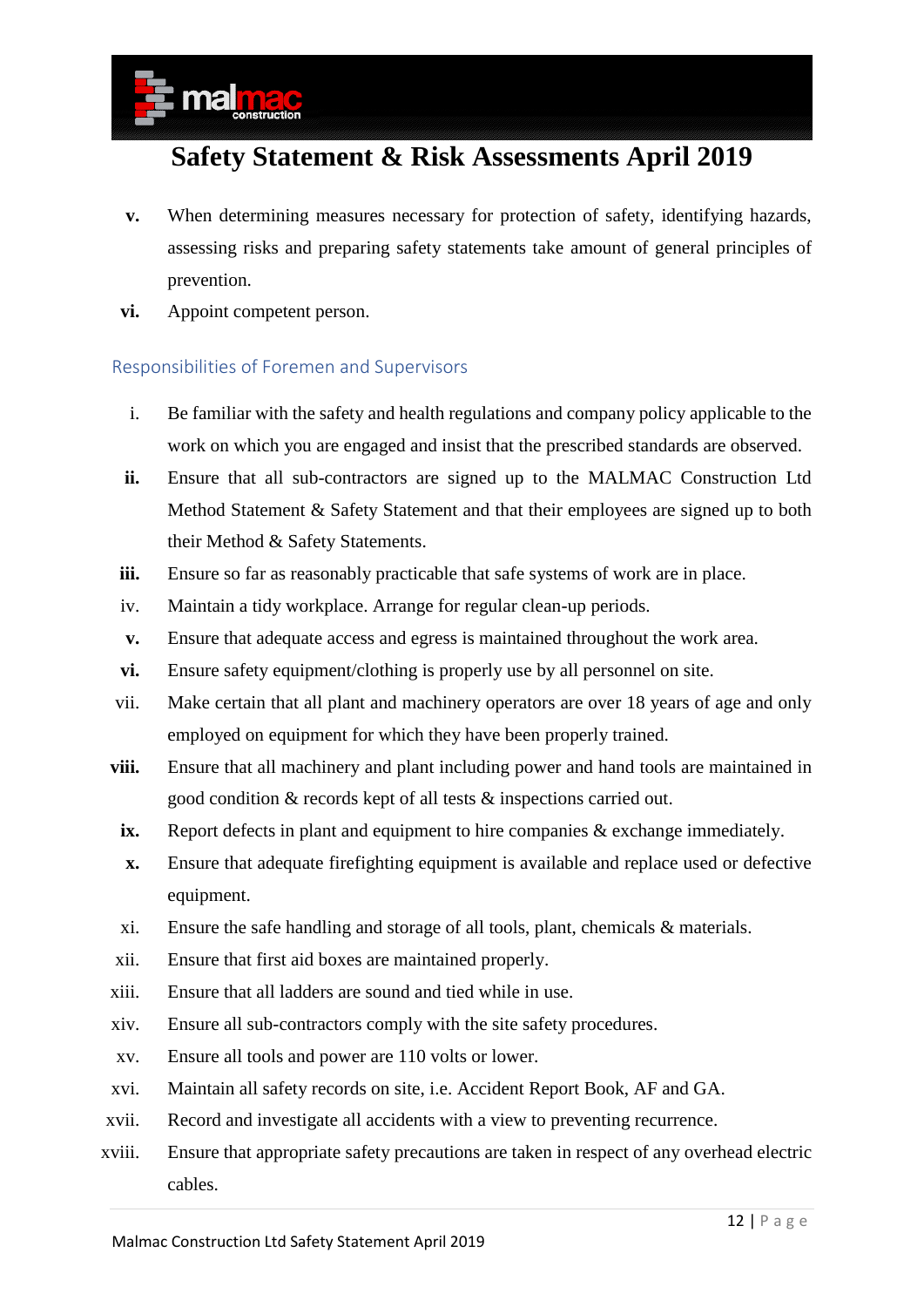

xix. Show a personal example by wearing the safety equipment provided.

#### <span id="page-12-0"></span>Responsibilities of Safety Officer's

- i. Monitor all aspects of safety, health and welfare in the company.
- ii. Carry out periodic site surveys and document findings for management.
- iii. Advise management on Laws, Regulations and Directives which impinge on company activities.
- iv. Advise on and monitor statutory tests on plant and equipment.
- v. Provide for Foremen/Supervisors, the accident report book and other statutory forms for each site.
- vi. Monitor accidents/dangerous occurrences on sites.
- vii. Provide or organise training courses to meet identified needs.
- viii. Liaise with the appointed site Safety Rep. or Safety Committee on matters relating to health and safety.
- ix. Monitor compliance with 'hard hat' policy and on type of personal protective equipment/clothing required.
- x. Consult with the Health and Safety Authority when required.
- xi. Meet the HSA Inspector on visits to the company workplace.
- xii. Action any improvement, prohibition notices or prohibition orders have been served on the company.
- xiii. Investigate any reportable accident.
- xiv. Arrange for suitable first aid boxes, properly stocked, for each site and monitor on sites.
- xv. Arrange for training of suitable employees on first aid.
- xvi. Facilitate the appointment of a site safety representative.

#### <span id="page-12-1"></span>Responsibilities of Employee's

- i. To study the sections of the Company Safety Statement relevant to your work activities and to confirm to your Employer that you have done so.
- ii. To take reasonable care of your own safety, health and welfare and that of any other person that may be affected by your acts or omissions while at work.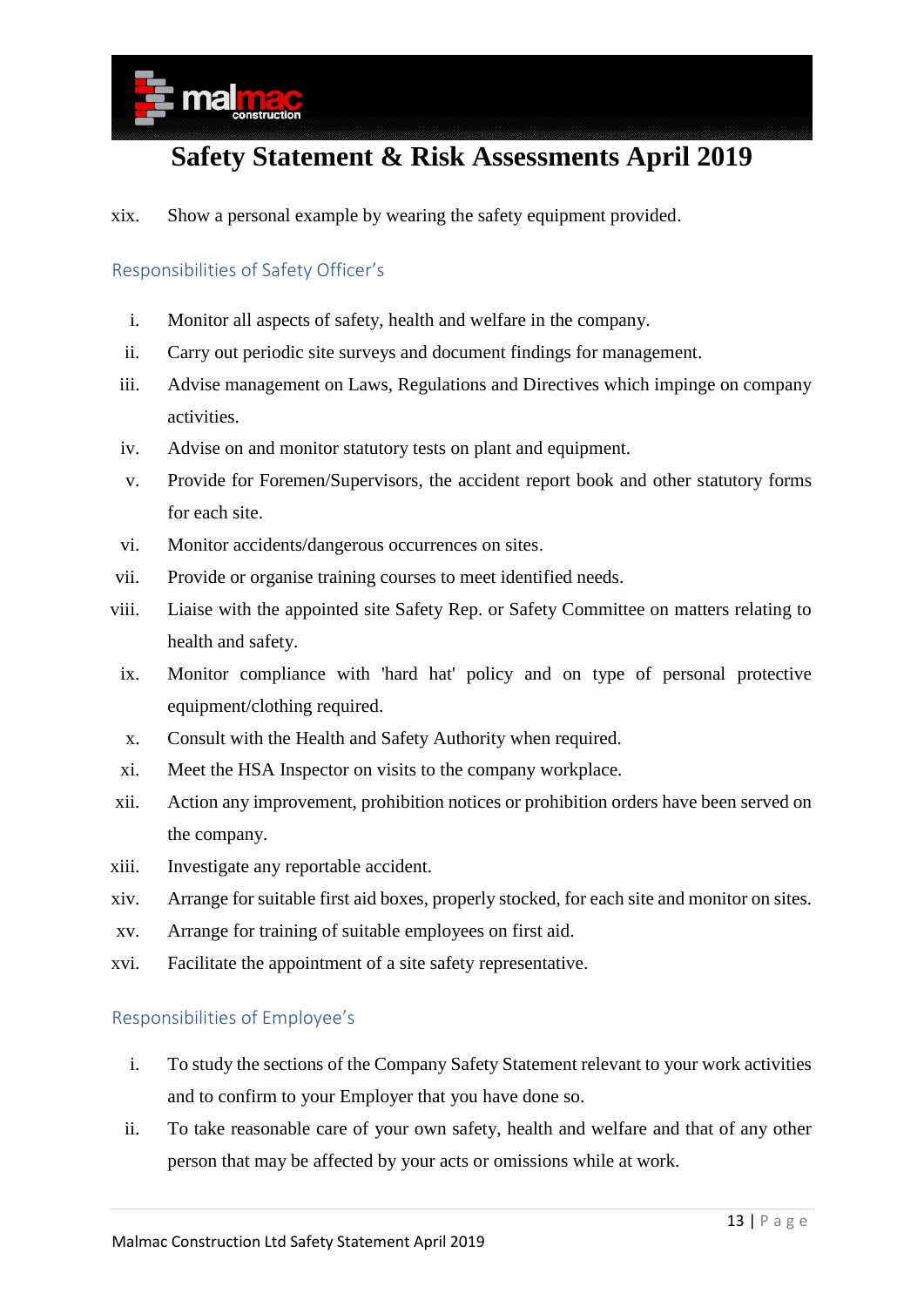- iii. Co-operate with your employer and any other person to such an extent as will enable your employer or other person to comply with any of the relevant statutory provisions with regard to safety, health and welfare.
- iv. Use in such manner so far as to provide the protection intended any suitable appliance, protective clothing, convenience, equipment or other means or things so provided (whether for use alone or for use by you in common with others) for securing your safety, health and welfare while at work.
- v. Report to your Supervisor or Employer without unreasonable delay any defect in the plant, equipment, place of work or system of work which might endanger safety, health and welfare of which you become aware.
- vi. No person shall intentionally or recklessly interfere with or misuse any appliance, protective clothing, convenience, equipment, or other means or thing provided in pursuance of any of the relevant Statutory provisions or otherwise, for securing the safety, health and welfare of persons arising out of work activities.
- vii. Use correct tools and equipment for the job. Do not use tools, machinery or equipment requiring special training if you have not received such training.
- viii. Keep tools in good condition.
- ix. To wear safety helmet, hi-vis vests and safety boots whilst at work on site and to make proper use of any safety helmet, harness or any other personal protective equipment provided for your safety and health.
- x. Employees are encouraged to make suggestions or raise concerns and are hereby consulted initially on health and safety matters.
- xi. Develop a personal concern for safety for yourselves and for others.
- xii. To avoid any action, which would be a source of danger to yourself and/or others.
- xiii. Report all accidents and dangerous occurrences to your supervisor.
- xiv. Produce SOLAS Safe Pass & relevant CSCS cards and any other legally required training certificate when requested by PSCS or their employer.
- xv. Must not be under the influence of an intoxicant to extent that would endanger own or others safety and health.
- xvi. If reasonably required submit to appropriate, reasonable and proportionate tests by or under the supervision of medical practitioner.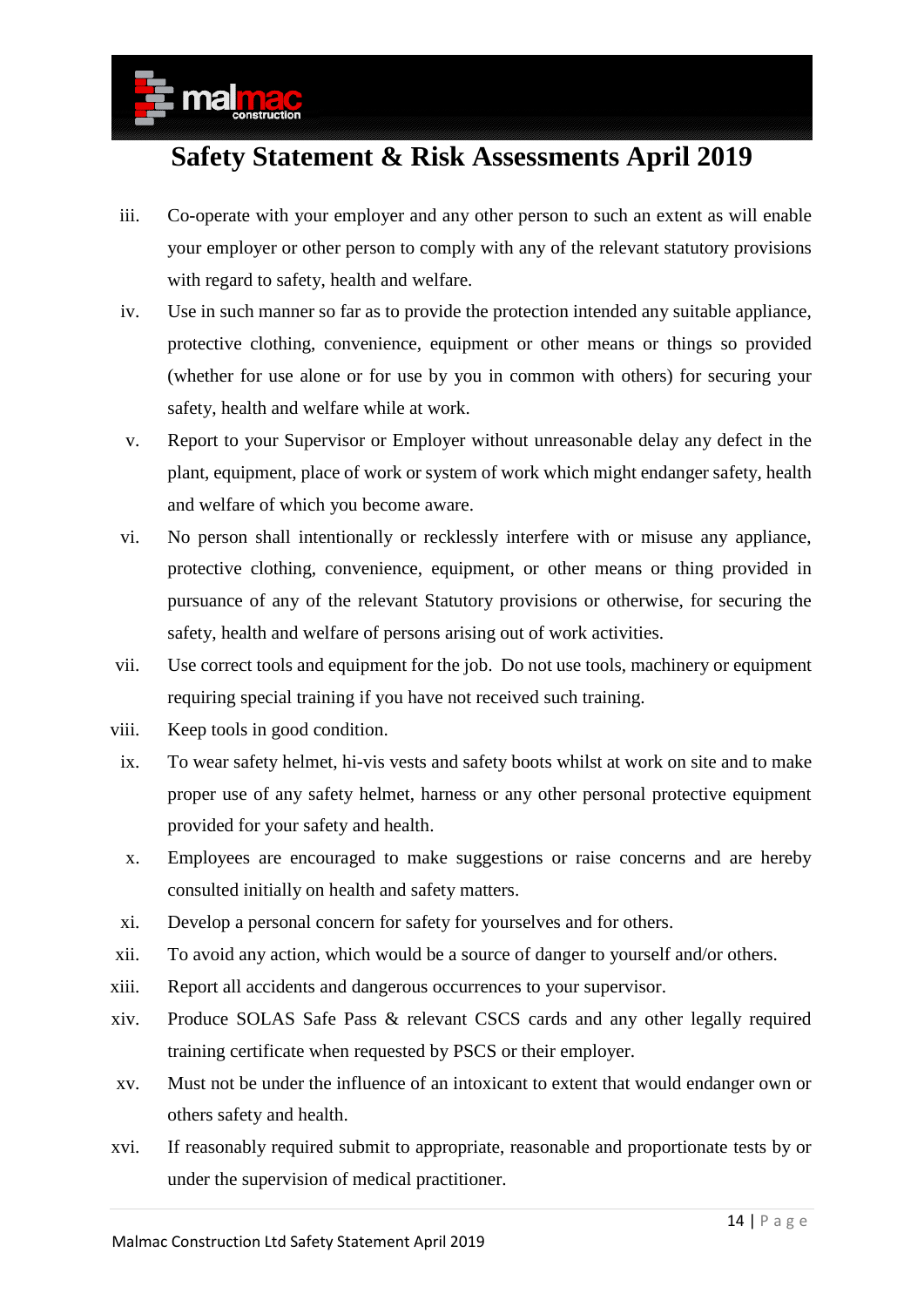- xvii. Must not engage in improper conduct likely to endanger his or her safety, health and welfare or that of any other person affected by their action.
- xviii. Attend training reasonably required.
- xix. Report work being carried on or likely to be carried out in a manner to endanger safety.
- xx. Report any contravention of relevant statutory provisions that may endanger safety.

#### <span id="page-14-0"></span>Transport Drivers

- i. Drivers must hold a current driving licence for the appropriate class of vehicle and be authorised by management.
- ii. Drivers are responsible at all times for the safety of the vehicle and load.
- iii. The vehicle must be checked daily by the driver and any defects report to management.
- iv. Do not remain in your vehicle if materials are being loaded by means of a crab, excavator or similar.
- v. Effective wheel chocks must be used when tipping materials over the edge of an embankment, earthwork or hole.
- vi. Passengers may only be transported in the cab if a suitable seat is fitted to carry passengers and permission has been obtained from management – do not carry more passengers than the legal permitted amount.
- vii. Do not travel on the back of a vehicle unless adequate means have been provided to ensure the safety of the passengers.
- viii. Do not use the vehicle for towing unless it is equipped for the purpose.
- ix. Do not leave any vehicle unattended unless the engine has been stopped, the hand brake applied and keys removed.
- x. Keep your travelling speeds appropriate to the conditions and speed limits stated on site.

#### <span id="page-14-1"></span>Responsibilities of Sub-Contractor's and Self-Employed Persons

**i.** Sub-contractors and self-employed persons will have their own method and safety statement and be signed by their employees and provide same when requested. All MALMAC Construction Ltd principle contractors must sign up to MALMAC -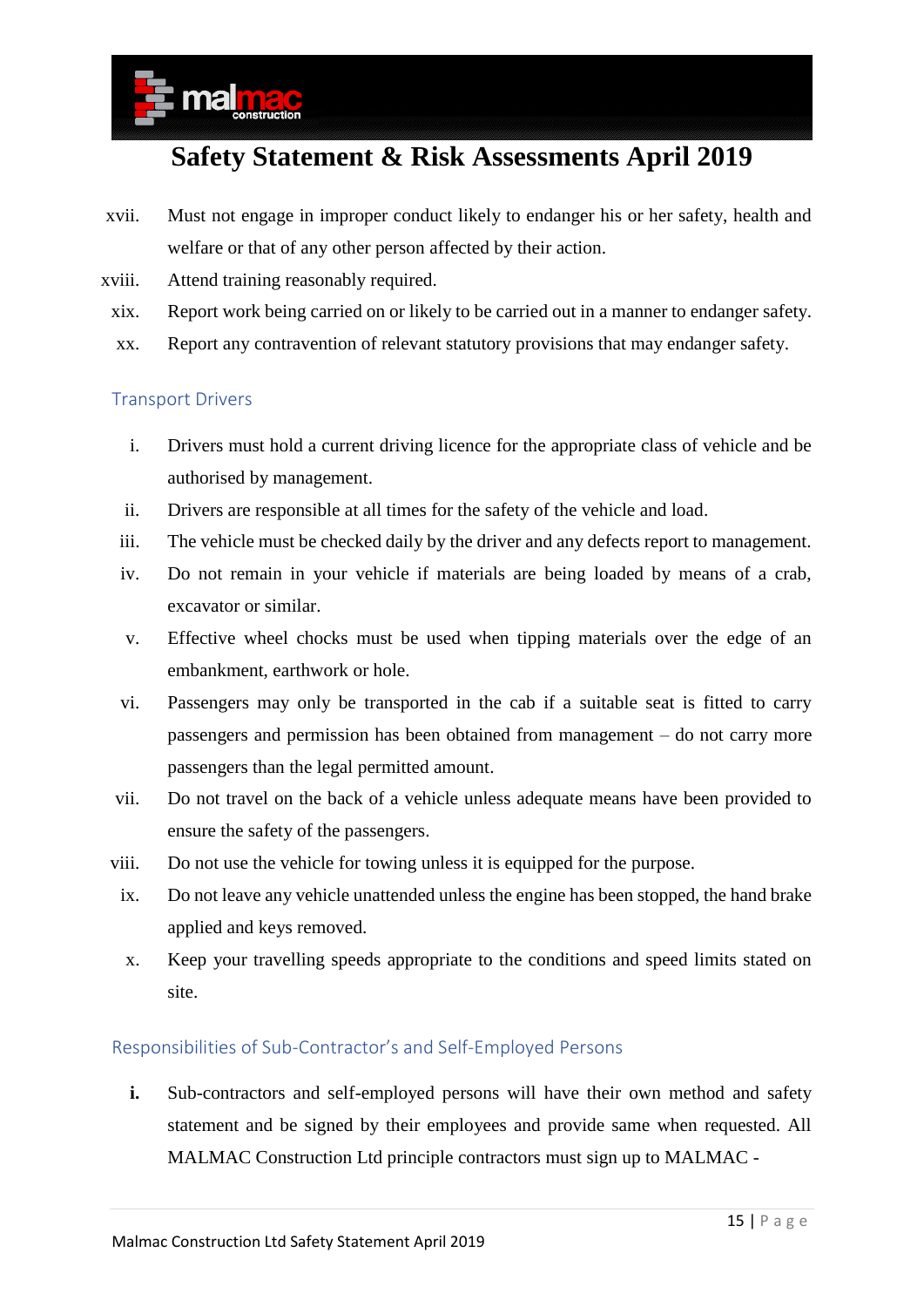Construction Ltd Safety, Health, and Welfare Statement, Method Statements and any other policy documentation related to Safety, Health and Welfare as maybe amended at induction or thereafter should amendments be made.

- ii. Self-employed persons will conform generally with the duties and responsibilities as for employees.
- iii. Sub-contractors will produce evidence when requested, showing that appropriate Employers Liability and Public Liability insurance is in place.
- iv. Sub-contractors and self-employed persons have a duty to bring to the attention of **Malmac Construction Ltd** and anyone else who may be affected by any process or use of materials or substances, which may endanger health and safety while at work.
- v. Sub-contractors and self-employed persons shall comply with the requirements of this Safety Statement, Method statements and co-operate with Site management in providing a safe place of work and a safe system of operation; and will provide and use personal protective equipment and clothing, as necessary, for the safe execution of their work.
- vi. Sub-contractors will ensure all their employees and others under their care are provided with and wear safety helmets, safety boots and other personal protective equipment necessary for the safe execution of their work.
- vii. Sub-contractor's employees and self-employed persons will attend any safety courses prepared for workers on projects managed by this MALMAC Construction Ltd.
- viii. All sub-contractors shall have a duty to report any defect in the plant and equipment, place of work, or system of work without unreasonable delay.
- ix. Sub-contractors will only use competent and suitable persons on site.
- x. With regard to Safety, Health and Welfare sub-contractors will ensure that their managers, supervisors and employees are aware of the obligations place upon them with regard to Safety, Health and Welfare.
- xi. Sub-Contractors and Self-employed persons will co-operate with the Project Supervisor appointed for the Construction Stage (PSCS) and provide to the PSCS information, as appropriate, including a copy of their Safety Statement, and will take into account any directions of the PSCS.
- xii. Sub-Contractors and Self employed persons will provide to the PSCS information, as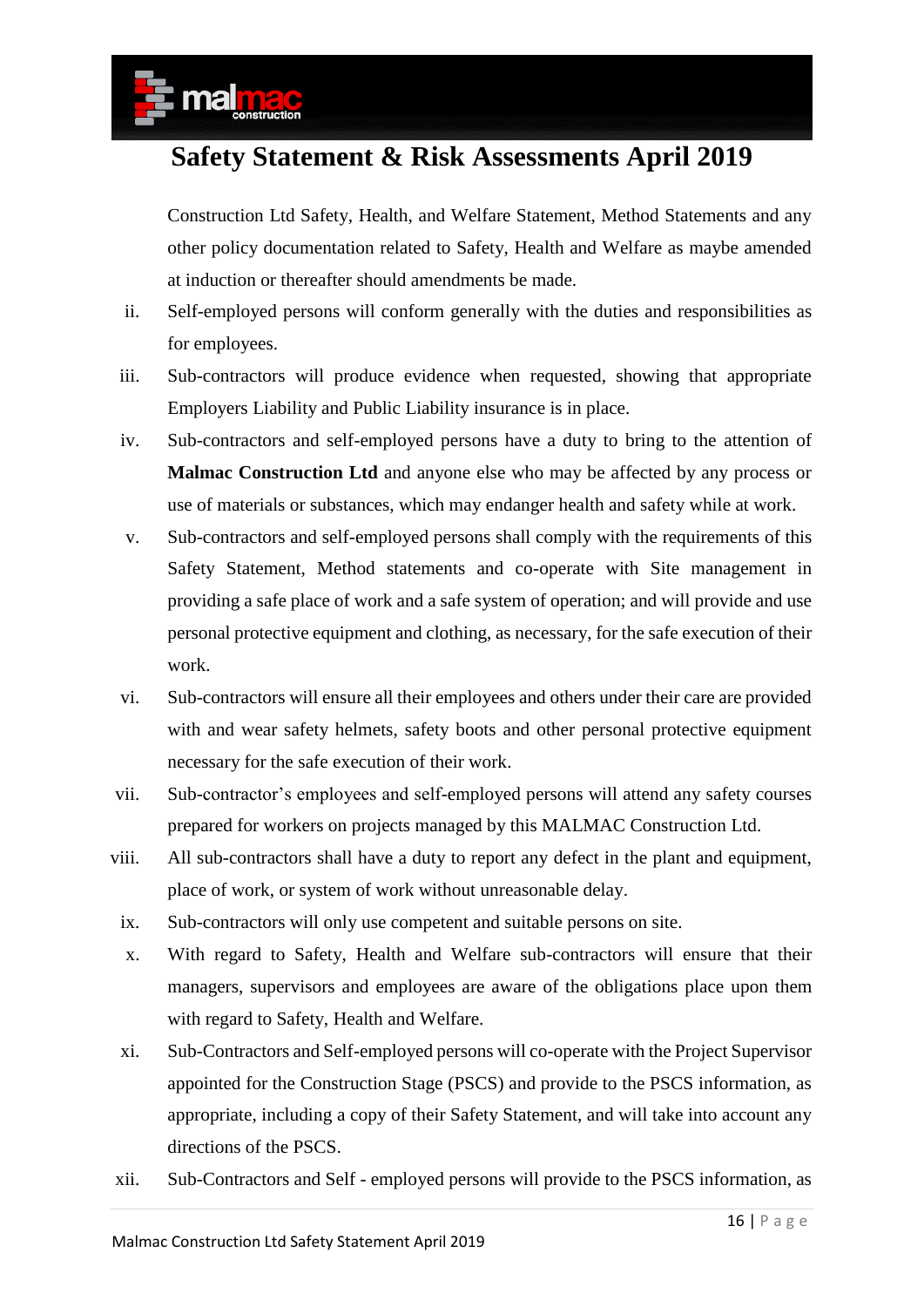appropriate, in relation to any death, injury, condition or dangerous occurrence which is required to be notified to the Health and Safety Authority, under the 1993 Regulations.

xiii. Ensure that all relevant persons under their control have received safe pass training and any relevant CSCS training.

### <span id="page-16-0"></span>Contractors (Company) responsibilities under Safety, Health and Welfare at Work (Construction) Regulations

- i. Comply with the above regulations. (minimum on-site requirements).
- ii. Co-operate with PSCS and provide information, including a relevant safety statement.
- iii. Take account of any directions of the PSCS. (Project Supervisor Construction Stage).
- iv. Provide the PCSC with information on any death, injury, condition or dangerous occurrence which contractors are required to report to the H.S.A.
- v. Apply the requirements of the Third Schedule of these Regulations in a consistent manner.
- vi. Comply with the appropriate requirements of the Fourth and Fifth Schedule of these Regulations.
- vii. Ensure that all persons under their direct control, on a site, have received specified training and have been issued with a SOLAS Safe Pass Card or recognised equivalent.
- viii. Ensure that all persons, under their direct control, on a construction site, who engage in specified tasks/skills are in possession of the SOLAS Construction Skills Card or approved equivalent.
- ix. The company will furnish to the PSCS written confirmation that the persons under their control, on a construction site are in possession of the relevant card or certification, on the date they first start work on site.
- x. Appoint, in writing, one or more persons as a Safety Officer if more than 20 persons are under the direct control on one site or more than 30 persons on multiple sites, of the contractor, at any one time.
- xi. Comply with these regulations in the erection, installation, working and use of any plant or equipment and erection or alteration of scaffold.
- xii. Provide information to and consult with employees or Site Safety Representative.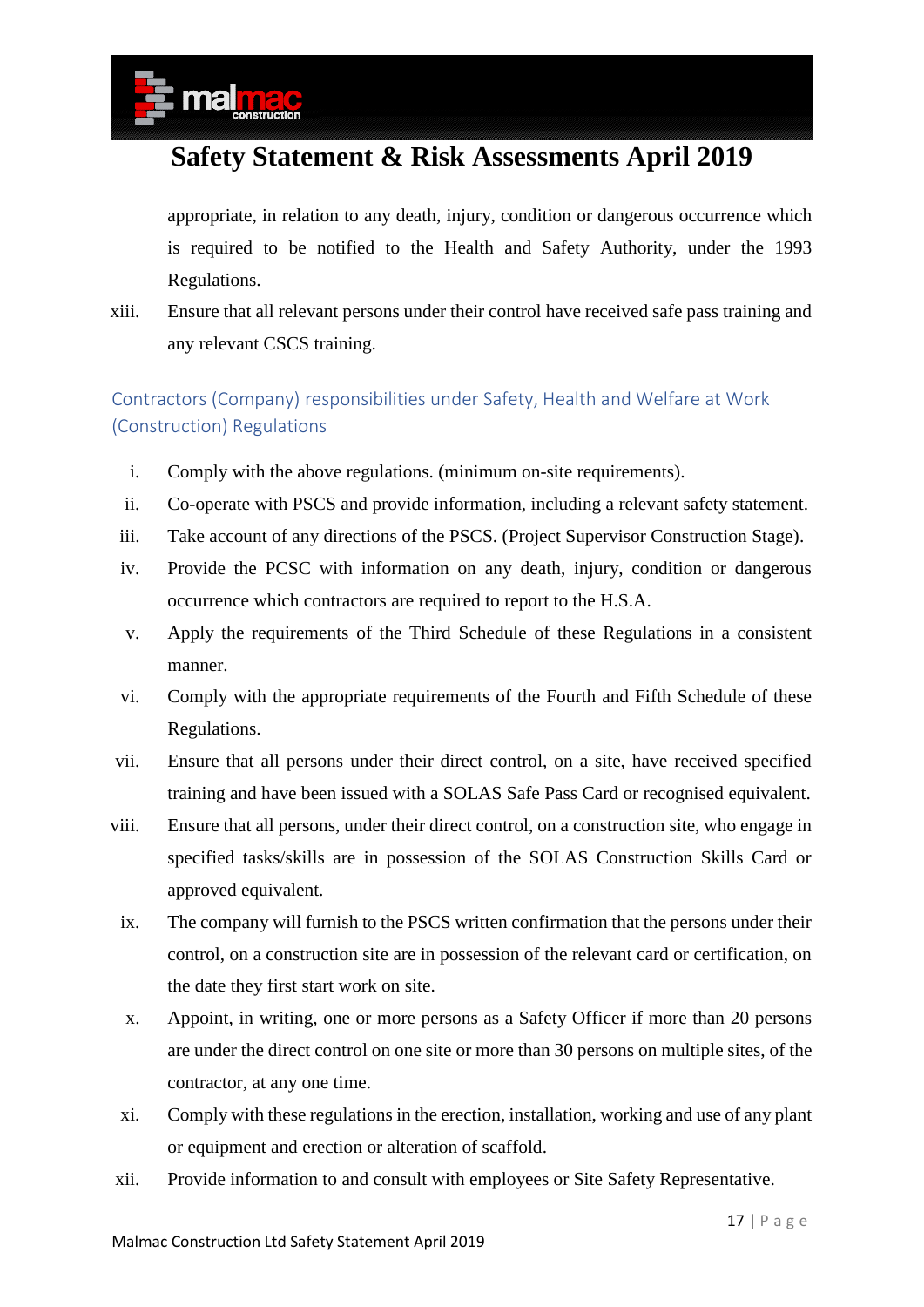

### Section 3 Arrangements

#### <span id="page-17-1"></span><span id="page-17-0"></span>Accident Procedures

All sub-contractors or their employees who receive an injury through an accident at work or suffer ill health caused through a work-related illness should report the incident as soon as practical to their immediate Supervisor or the Directors.

All injuries must be recorded in the MALMAC Construction Ltd.'s site accident book.

### **When a serious accident occurs MALMAC Construction Ltd Emergency Arrangements and the procedures below will be followed.**

The Site Supervisor/Foreman should be notified immediately. The Site Supervisor or other nominated persons will take charge of the proceedings as follows:

- 1. Observe accident location and status of injured person.
- 2. If there is risk of further injury and the area cannot be made safe, seek appropriate advice and move injured person to safety. If there are signs of back injuries keep injured person's spinal column as straight and supported as possible to prevent damage to spinal cord.
- 3. Call for immediate medical assistance or emergency service.
- 4. See that first-aid etc., is administered as required by a competent person.
- 5. If an ambulance is required make sure exact location is given and that ambulance can access site as near as possible to the injured person, send someone to meet the ambulance.
- 6. Establish location of hospital and appoint a suitable person to travel with injured person.
- 7. Notify family of injured person and if required arrange for transport for them to hospital
- 8. Notify Managing Directors, Safety Officer, PSCS and Safety Representative.
- 9. Gather all information immediately about the accident and the sequence of events prior to the accident.
- 10. Obtain witnesses statements; write them down as they are given and take sketches/photographs of area where accident happened.
- 11. Record details in MALMAC Construction Ltd Site Accident Report Book and if injured person is absent from work for more than three consecutive days, complete Form of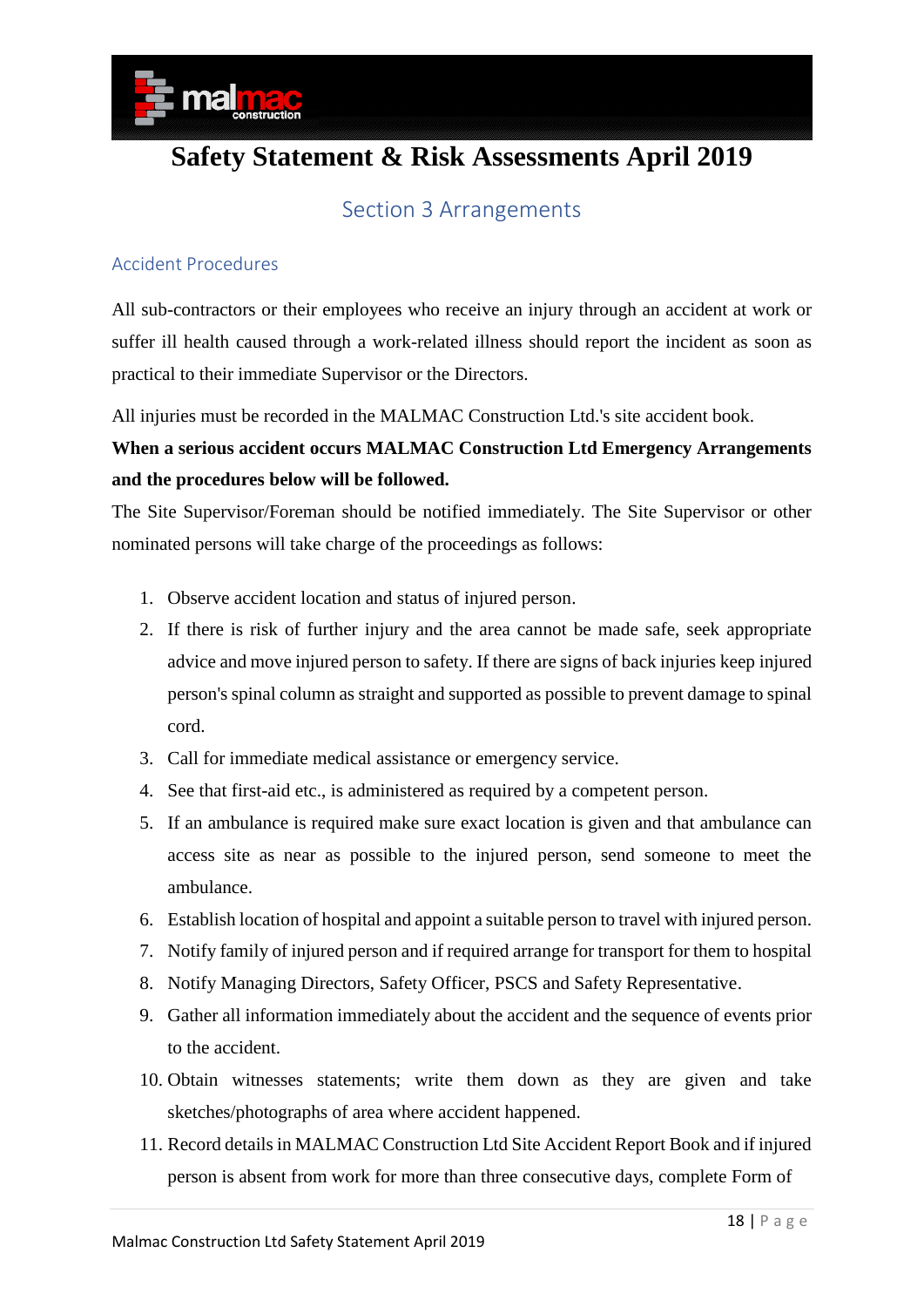Notice of Accident IR 1 and check with Managing Director before recording with the HSA as required.

- 12. If HSA are to inspect the site and location of the accident, do not interfere with the scene of the incident unless further serious risks have to be avoided.
- 13. Notify the insurance company and seek guidance on any further reports, investigations and position of company as required.
- 14. Where appropriate to the scale and nature of the project, prepare Emergency Procedures to be followed in the event of a major accident such as fire, explosion, collapse of scaffolding or building, etc. Nominate persons to take charge of an emergency and inform sub-contractors and their employees and any other persons who may be affected, of the procedures to be followed.

#### <span id="page-18-0"></span>Welfare Facilities

The main contractor for whom MALMAC Construction Ltd are contracted by, will provide welfare facilities for works on site. These will include sanitary facilities with adequate hand washing amenities; with adequate table's and seating; with facilities for boiling water, drinking water and heating food; and a drying room for depositing of wet clothing where required.

Sub-contractors and their employees must maintain all facilities in a proper and hygienic manner and report to the management if standards of the facilities are not satisfactory.

#### <span id="page-18-1"></span>First Aid

- i. There will be suitable and adequate first aid equipment available.
- ii. Sub-contractors to have a First Aid kit for their employees.
- iii. The First Aider will be responsible for the maintenance of appropriate first aid supplies and must maintain details of treatment given in the MALMAC Construction Ltd' site ACCIDENT BOOK.
	- a. **NB**. All Principle Contractors shall keep their own company accident book and site-specific accident report book; and any other appropriate record of accidents and incidents.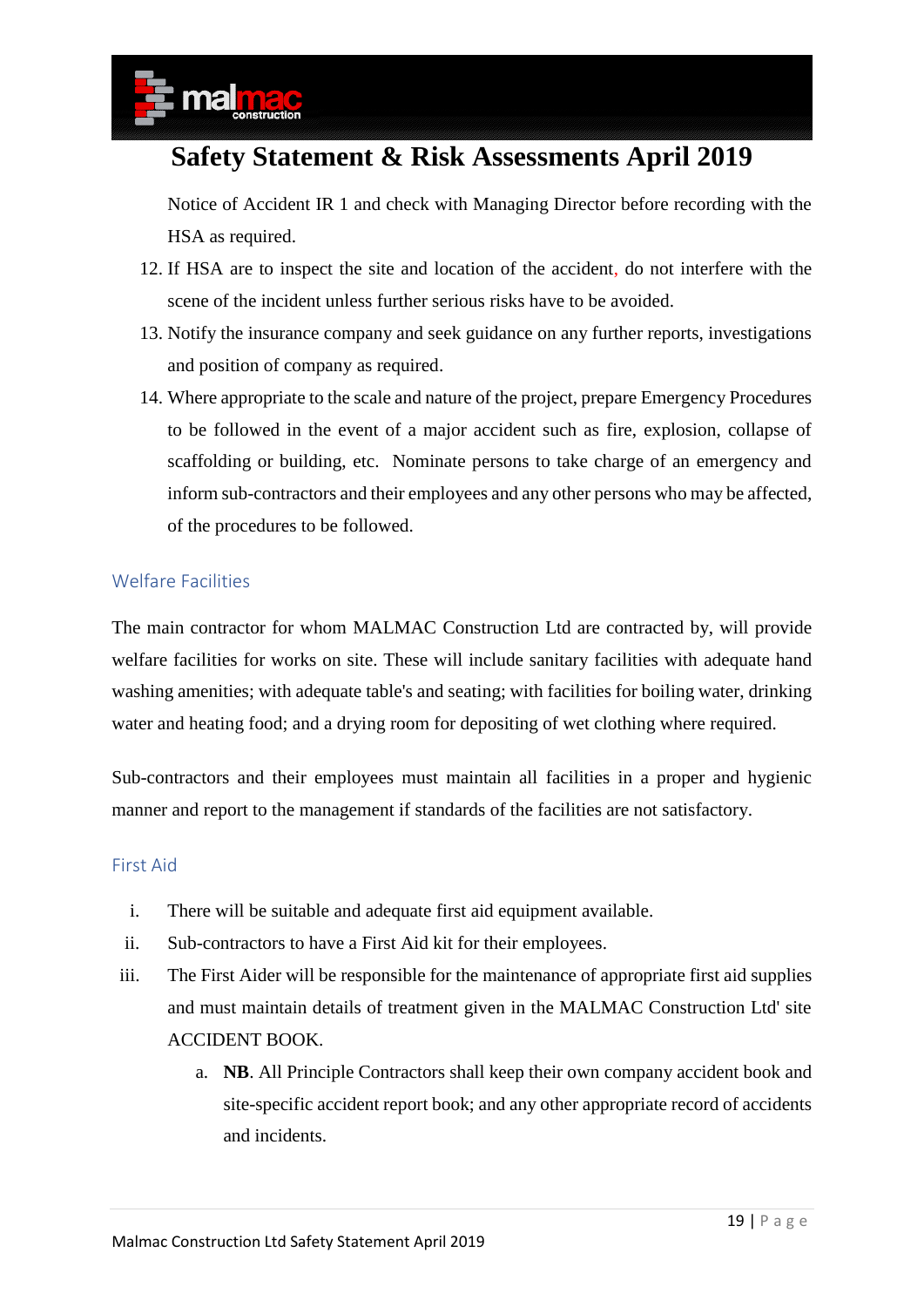iv. MALMAC Construction Ltd principle sub-contractors and their employees must be made aware that in the event of a medical emergency; the first aiders will be contact followed by professional medical assistance if required.

#### <span id="page-19-0"></span>Fire Fighting Equipment

- i. Site offices/vans will be equipped with suitable fire extinguishers.
- ii. Each sub-contractor using heat producing equipment will be required to provide their own fire extinguisher and take suitable safety measures to prevent fire and/or the spread of fire.

#### <span id="page-19-1"></span>Personal Protective Equipment (PPE)

#### **Supply and Issue**

All MALMAC Construction Ltd principle sub-contractors and their employees or any subcontractors or self-employed persons employed by the principle sub-contractors, should provide their own personal PPE, for example helmets, boots, Hi-vis vests, gloves, eye protection, ear protection, dust masks etc.

#### **General guidelines**

- 1. All persons on site will wear a safety helmet, safety boots and hi-vis vest at all times.
- 2. All MALMAC Construction Ltd principle subcontractors and their employees or any sub-contractors or self-employed persons engaged by same engaged by same shall wear clothing suitable for their work, sufficiently tight fitting to avoid catching in objects or machinery.
- 3. All MALMAC Construction Ltd principle sub-contractors and their employees or any sub-contractors or self-employed persons engaged by same shall wear goggles, earmuffs, dust mask, safety harnesses, gloves as required for their specific jobs.
- 4. Always ensure that safety equipment is of the right type, of good quality and in good condition and to an approved standard.
- 5. All equipment and clothing are maintained in a hygienic condition, free of any defects and will be the responsibility of the user to ensure this.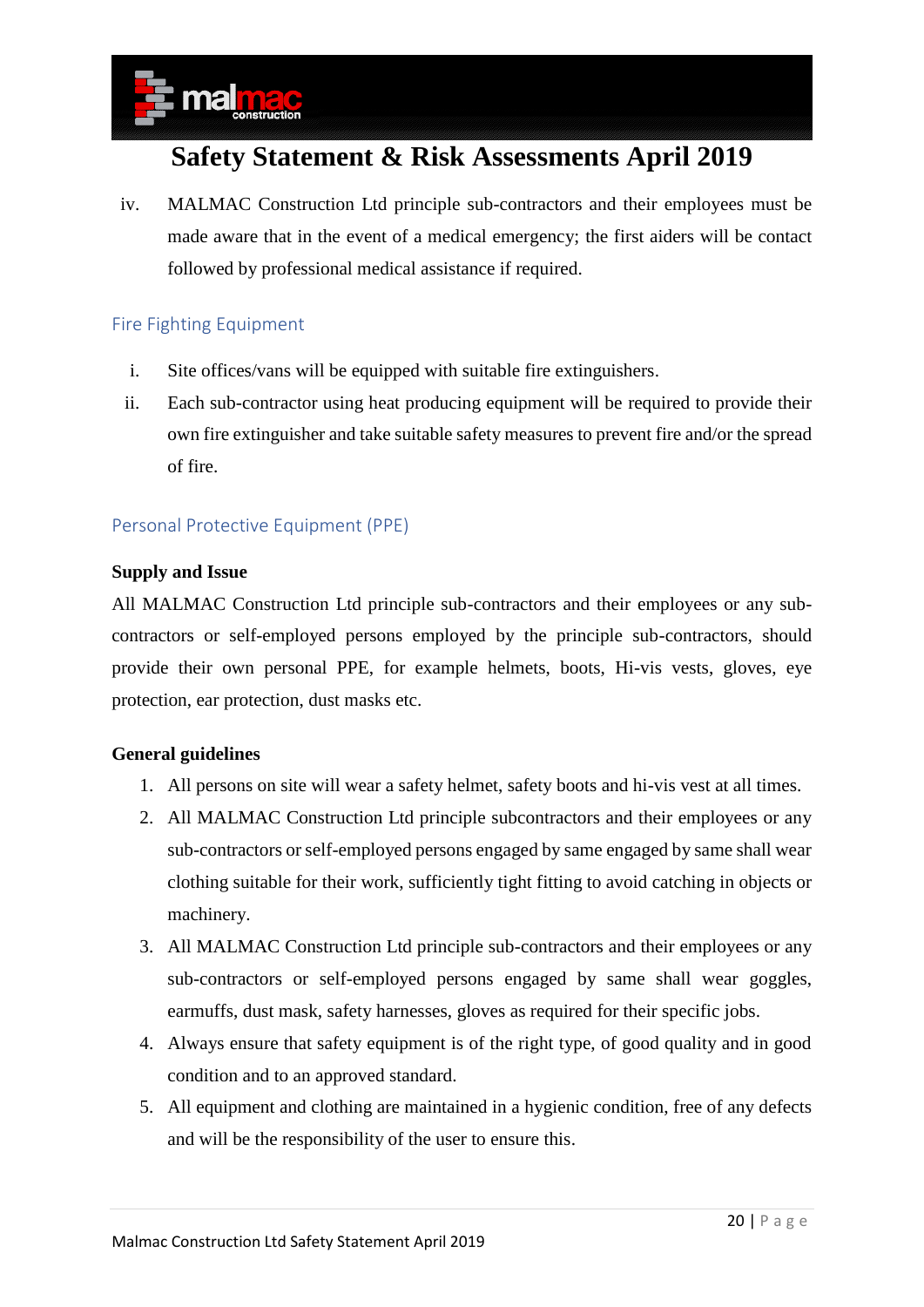- 6. All MALMAC Construction Ltd principle sub-contractors are responsible for providing all necessary PPE to their employees.
- 7. Training in the use of PPE (i.e. respirators) is to be provided if necessary, by the principle sub-contractor to their employees.
- 8. PPE should be properly stored when not in use to prevent damage.

#### <span id="page-20-0"></span>**Training**

Training will be provided as required under the Safety, Health and Welfare Act 2005, Safety, Health and Welfare (General Application Regulations) 2007 to 2016 and the Safety, Health and Welfare (Construction) Regulations 2013 and all other relevant legislation.

- All employees will receive induction training to ensure that they fully understand the hazards to which they may be exposed. It is the sole responsibility of the principle subcontractor for ensuring that their employees and sub-contractors or self-employed persons attend any such training and that MALMAC Construction Ltd will not be held liable for non-attendance.
- All employees shall receive training on the proper use of scaffolding loading bays at the PSCS induction.
- Manual handling training will be given to employees who are required to lift materials.
- Tool box talks will be carried out regularly (approx. two per month) on topics such as hand tools, working from heights, ladders etc.
- Where necessary all principle sub-contractors and their employees or sub-contractors or self-employed persons engaged by same will receive training to operate tools and equipment.
- Appointed First Aider's will be given appropriate training.
- All MALMAC Construction Ltd sub-contractors and their employees or subcontractors or self- employed persons engaged by same will complete the SOLAS Safe Pass training programme and any relevant CSCS training.
- Training records will be maintained and will include name of instructor, date, duration, content and names of person who received training.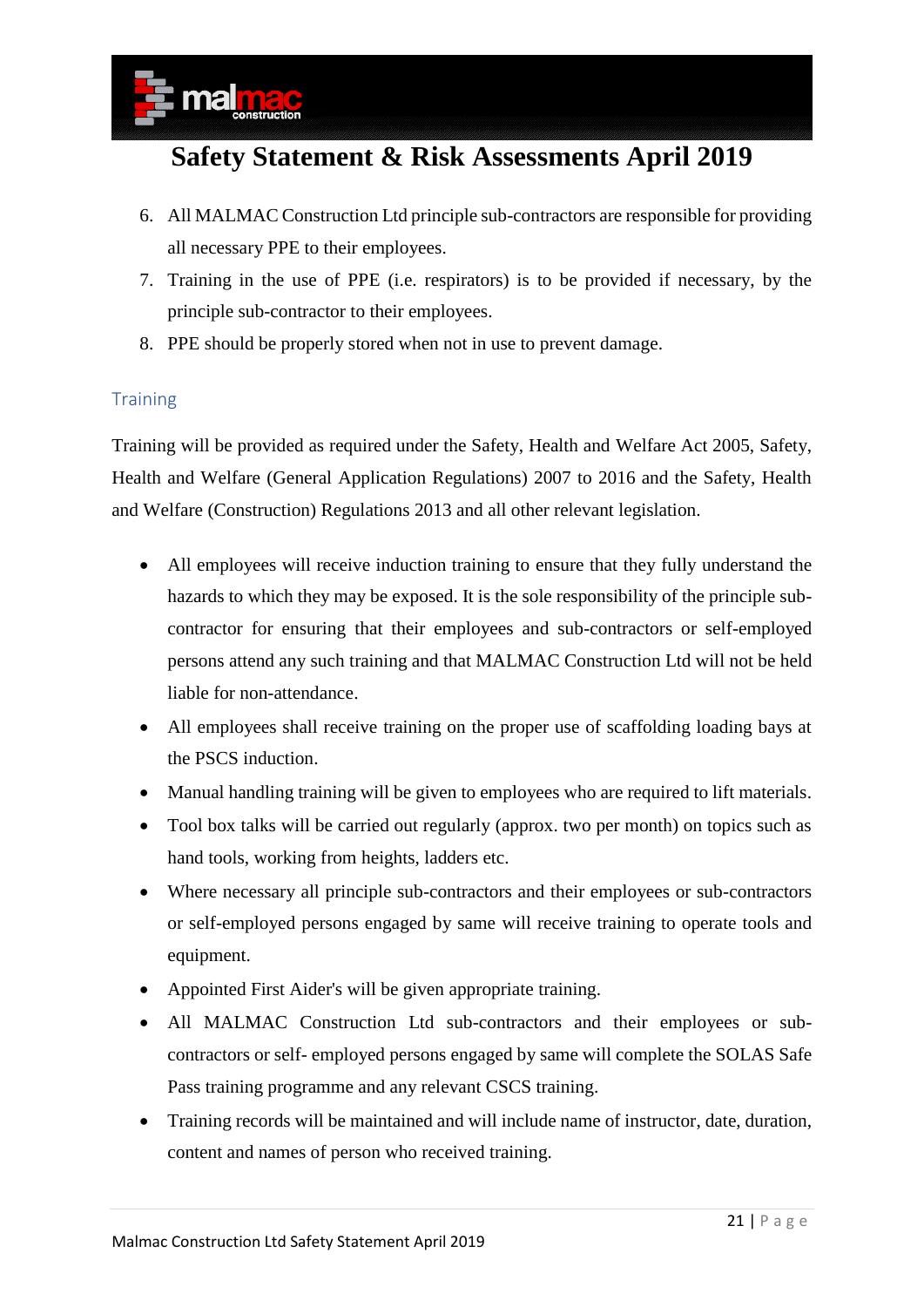

#### <span id="page-21-0"></span>Consultation with Sub-contractor and their Employee's

MALMAC Construction Ltd will consult with all principle sub-contractors and their employees any sub-contractors and self-employed persons engaged by same relating to matters of safety, health and welfare.

- MALMAC Construction Ltd will facilitate the appointment of a site safety representative where required.
- All MALMAC Construction Ltd principle sub-contractors and their employees and sub-contractors or self –employed persons engaged by same will receive a copy of the relevant sections of this safety policy as required.
- Consultation takes place in the form of site inductions; toolbox talks; communication of method statements and safety committees. MALMAC Construction Ltd will facilitate the appointing of a safety representatives where there are more than 20 persons on site under the control of MALMAC Construction Ltd.
- Consultation takes places also through an open-door policy where principle subcontractors and their employees can openly communicate any issues with MALMAC Construction Ltd management.

**NB**. principle sub-contractors are responsible for consultation with any sub-contractors or selfemployed persons engaged by them.

#### <span id="page-21-1"></span>Monitoring of Health and Safety

- Managers and Supervisory staff must check that all work under their direct control is being carried out in accordance with this safety statement and risk assessments.
- Safety inspections will be carried out at regular intervals of the workplace by MALMAC Construction Ltd Management or appointed staff.
- Meetings to discuss health and safety will be held at regular intervals between the Safety Supervisor and MALMAC Construction Ltd management.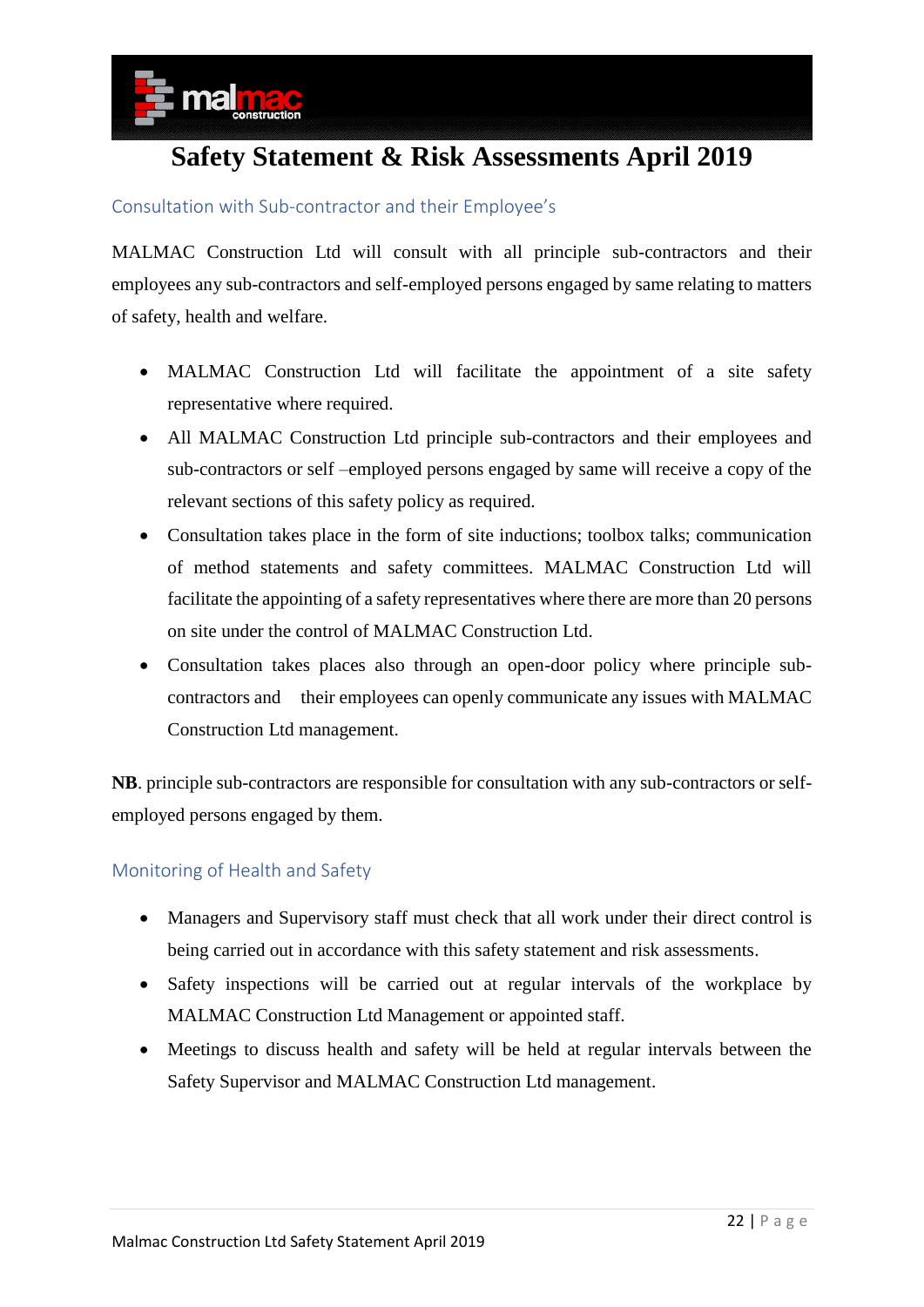

#### <span id="page-22-0"></span>Protection of the Public

- The work area/ site should always be made secure as possible against trespass by children, especially at times when the site is vacant or after working hours. All perimeter fencing, doors and gates will be secured.
- All ladders should be removed at the end of each working period or made incapable of use by boarding the rungs.
- All plant should be immobilised at the end of each working period.
- Materials should be safely stacked.
- Adequate protection will be provided around all work areas.

#### <span id="page-22-1"></span>Traffic Management

- Only persons who are competent and where required hold the appropriate certificate/ CSCS or equivalent ticket will be permitted to operate plant and machinery.
- Operators will maintain a speed of less than 10mph at all times and much lower speeds in built up areas.
- High visibility clothing is a prerequisite for entering work areas.
- Constant vigilance must be maintained for pedestrians in the area.
- Pedestrians must not step in front of any vehicle until it has come to a complete stop**.**
- **Principle** Sub-contractors and their employees and sub-contractors or self-employed person engaged by same, must keep clear of all vehicles. They must not enter an area where plant or machinery is operating unless they are working there themselves. They must not walk under operating loads. Where other workers or visitors have to access an area where machinery is working, they must ensure that the operator is aware of their intention to do so.
- When a principle sub-contractor or their employees or his deliveries are responsible for muck and other debris on the roads (both public and private roads) they will ensure that they are cleaned to maintain the safety of both traffic and pedestrians.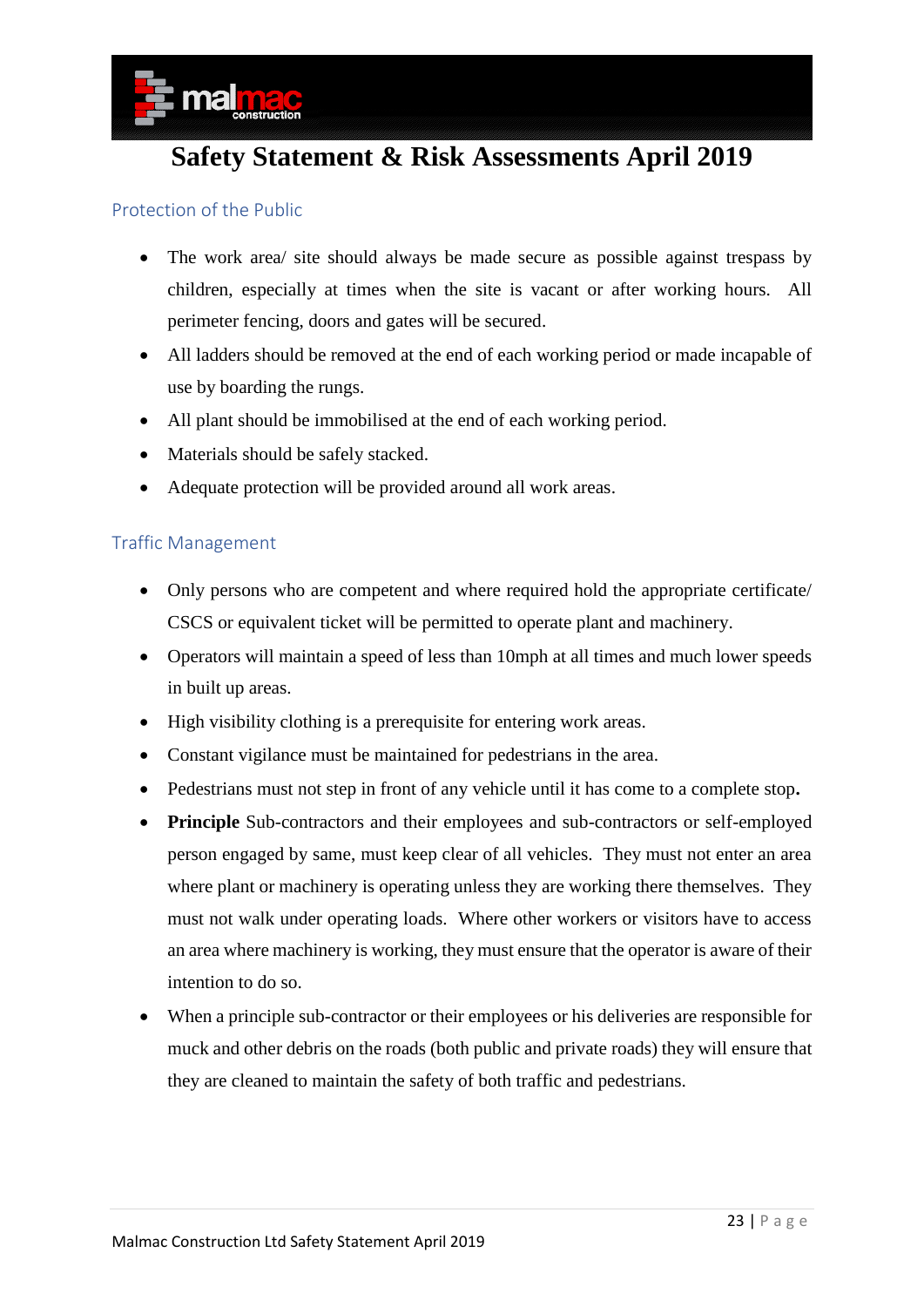

#### <span id="page-23-0"></span>Disciplinary Policy

In cases of unsatisfactory conduct or for the non-compliance with the company safety rules, and site safety rules the following steps will be taken:

- A. Verbal warning (recorded in the site management's dairy)
- B. Written warning (final or otherwise)
- C. Final written warning / or suspension with or without pay
- D. Dismissal

**Note:** Gross misconduct may lead to instant dismissal, without notice and/or prior verbal or written warnings.

The Directors may instruct a subcontractor to remove an employee from site for a breach of **Malmac Construction Ltd** safety rules without prior warning.

#### <span id="page-23-1"></span>Alcohol, Drugs and Intoxicants Policy

- Principle Sub-contractors or their employee's sub-contractors or self-employed person must never attend work under the influence of alcohol or drugs.
- An intoxicant includes alcohol and drugs both legal and illegal substances, therefore, over the counter medications are included.
- Employees must report to management if they are taking medication that may pose a risk to others on site.
- Employees should report to management if they feel another employee is under the influence and poses a risk to themselves and others at work.
- If an employee is considered to be under the influence of an intoxicant; they can subject to disciplinary action; attending work under the influence is considered gross misconduct and will result in a written warning and the employee may be sent home.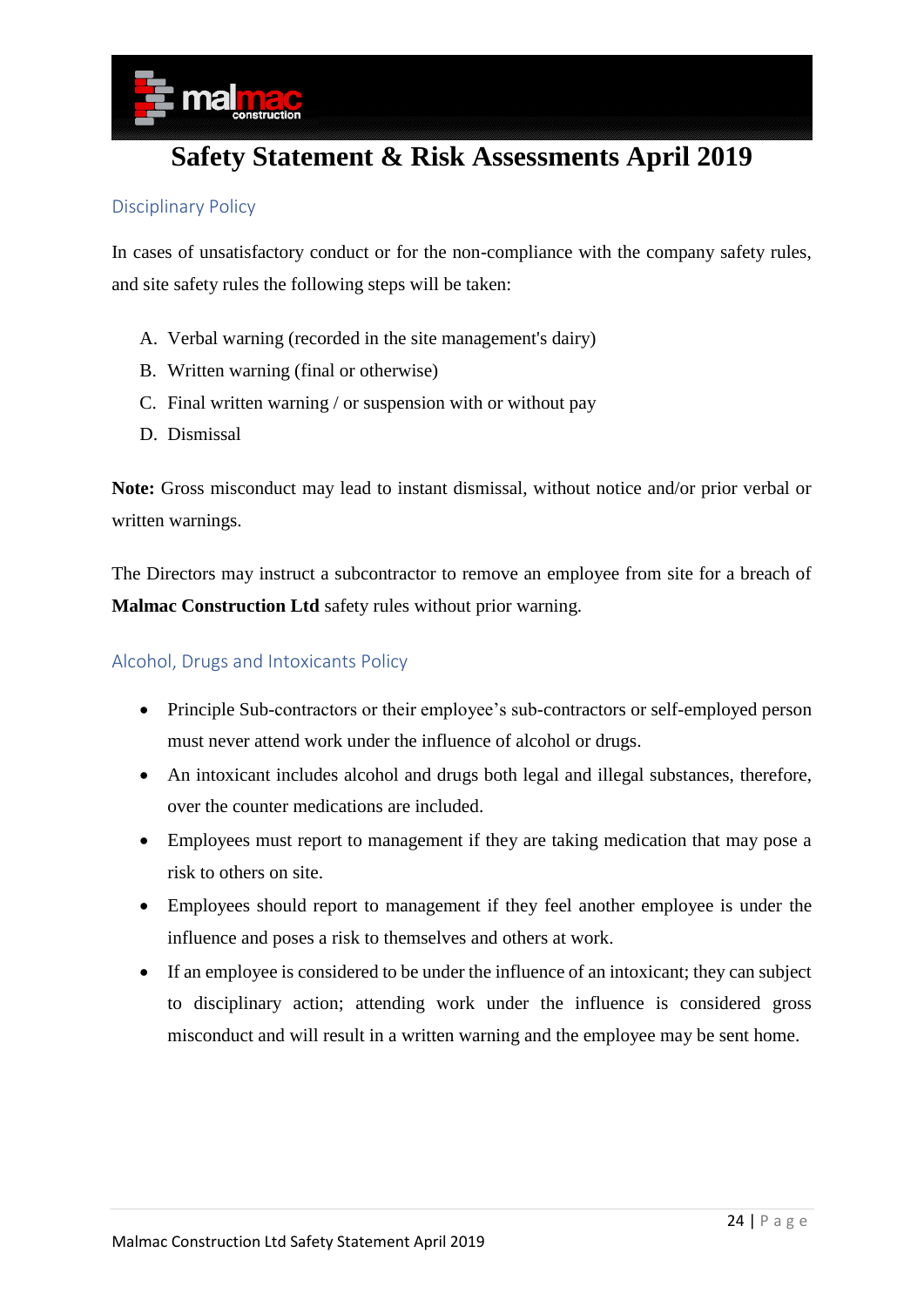

#### <span id="page-24-0"></span>Anti-Smoking Policy

It is the policy of **Malmac Construction Ltd** that all enclosed places of work, including company vehicles are smoke free and that all employees have a right to a smoke free environment.

- Smoking is prohibited throughout all enclosed places of work with no exceptions.
- This policy applies to all employees, consultants, contractors, and visitors.
- It is the duty of site management to ensure this policy is adhered to.

#### <span id="page-24-1"></span>Waste Management

Principle sub-contractors and their employees and sub-contractors or self-employed persons engaged by same, will maintain their work area in a clean and tidy fashion and will comply with the arrangements agreed with them for the removal of waste. They will use skips that have been designated for waste.

Waste shall not be destroyed or otherwise disposed of on site in a manner which is liable to be injurious to health or which may be destructive to the environment.

#### <span id="page-24-2"></span>Asbestos

No work relating to asbestos containing materials will be undertaken. If asbestos, or what is suspected to be asbestos, which was not identified during the initial assessment of the works is discovered, work must be stopped immediately. Employees of this company are not permitted to handle asbestos products.

#### <span id="page-24-3"></span>Monitoring and Review

The Company's health and safety statement will be reviewed each year. However, if there is a change in legislation, change in work activities, or names of person responsible for managing health and safety this document will be revised.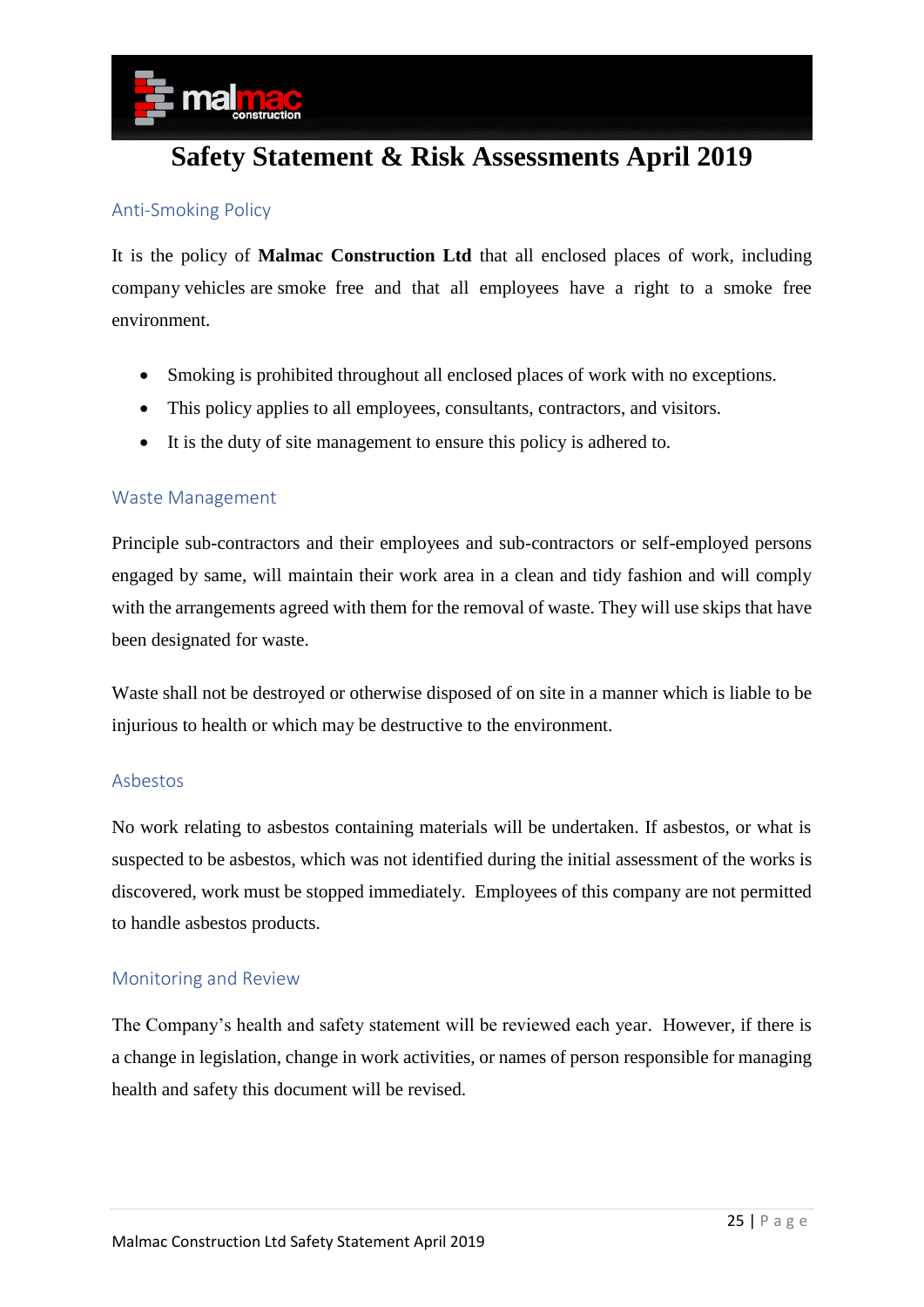

### Risk Assessments

#### <span id="page-25-1"></span><span id="page-25-0"></span>Risk Definition and Matrix

### **Likelihood Categories**

| Category | <b>Definition</b> |  |  |  |
|----------|-------------------|--|--|--|
|          | Unlikely          |  |  |  |
|          | May Happen        |  |  |  |
|          | Likely            |  |  |  |
|          | Very Likely       |  |  |  |
| 5        | Certain           |  |  |  |

### **Severity Categories (Safety)**

| Category | <b>Definitions</b>                |  |  |
|----------|-----------------------------------|--|--|
|          | First Aid, Near Miss              |  |  |
|          | LTA (1 Day), Medical Treatment    |  |  |
|          | LTA (3 Day), Dangerous Occurrence |  |  |
|          | <b>Single Fatality</b>            |  |  |
|          | <b>Multiple Fatality</b>          |  |  |

#### **Categories and Definitions**

| Category          | <b>Definitions</b>                                                |
|-------------------|-------------------------------------------------------------------|
| Low (L)           | Acceptable level of risk. Risk is controlled as far as reasonably |
|                   | practicable. Existing Controls to be continuously monitored.      |
| <b>Medium (M)</b> | Should aim to reduce risk further to As Low As is Reasonably      |
|                   | Practicable. (ALARP)                                              |
| High (H)          | Unacceptable level of risk. Hazard MUST be avoided or level of    |
|                   | Risk reduced significantly & reliably by controls.                |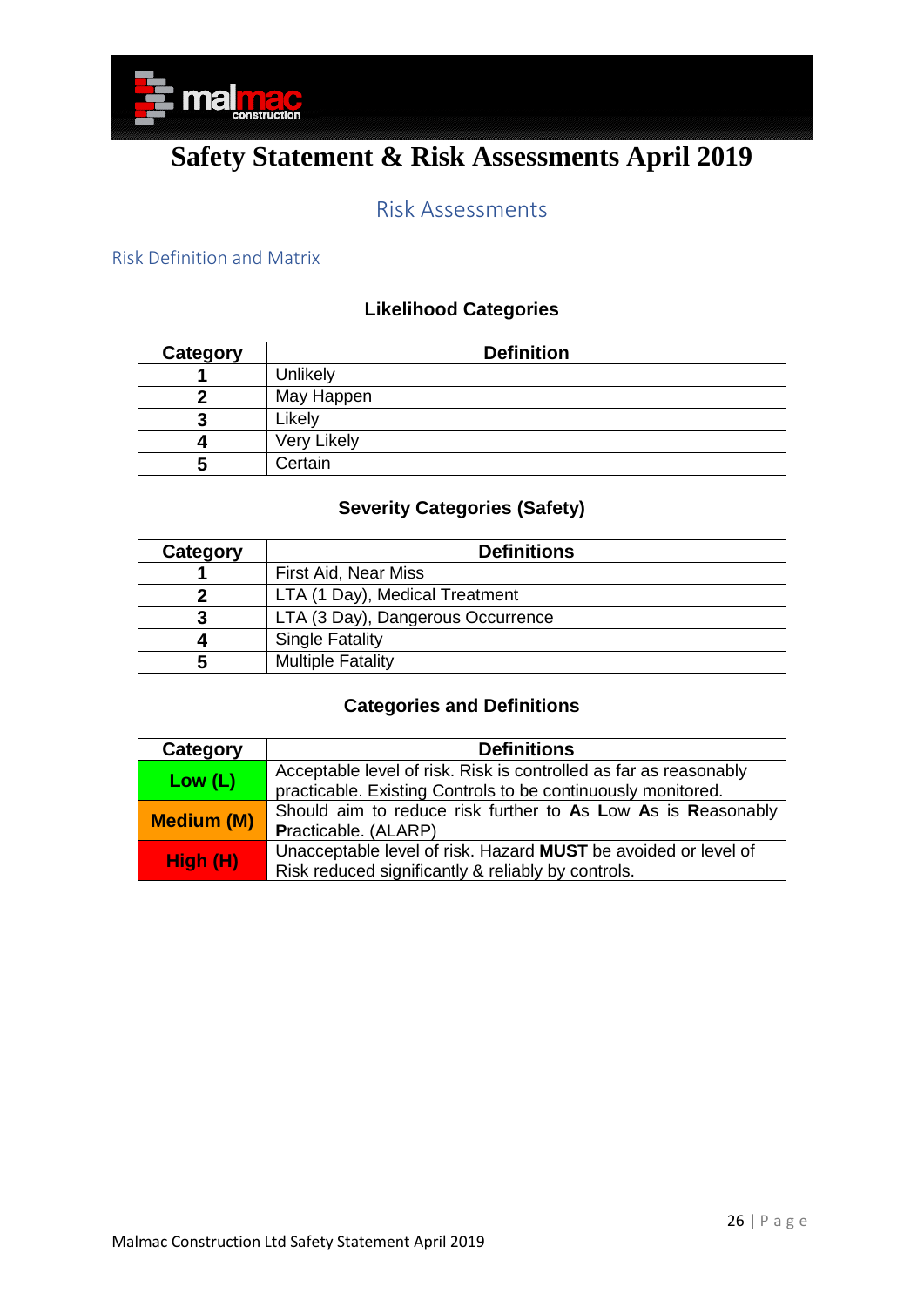

|             | <b>CONSEQUENCE</b>      |            |                  |              |             |             |  |
|-------------|-------------------------|------------|------------------|--------------|-------------|-------------|--|
|             |                         | 1          | $\boldsymbol{2}$ | $\mathbf{3}$ | 4           | 5           |  |
|             | 5                       | <b>LOW</b> | <b>MED</b>       | <b>HIGH</b>  | <b>HIGH</b> | <b>HIGH</b> |  |
| PROBABILITY | $\overline{\mathbf{4}}$ | <b>LOW</b> | <b>MED</b>       | <b>HIGH</b>  | <b>HIGH</b> | <b>HIGH</b> |  |
|             | $\mathbf{3}$            | <b>LOW</b> | <b>MED</b>       | <b>MED</b>   | <b>HIGH</b> | <b>HIGH</b> |  |
|             | $\overline{2}$          | <b>LOW</b> | <b>LOW</b>       | <b>MED</b>   | <b>MED</b>  | <b>MED</b>  |  |
|             | 1                       | <b>LOW</b> | <b>LOW</b>       | <b>LOW</b>   | <b>LOW</b>  | <b>LOW</b>  |  |

#### **Risk Matrix**

#### **Risk controls:**

Risk controls which may be considered are (generally in descending order of effectiveness):

- Enclosure, isolation, barriers, guarding, segregation, reduced-time exposure
- Safe systems of work, training, supervision
- Written procedures
- **·** Information, instruction, warnings, signs, labels
- Personal protective equipment (PPE)

Note: after application of control measures, the risk level should be reduced to a **"Low"** otherwise the foreseen measures for controlling the risk must clearly be described.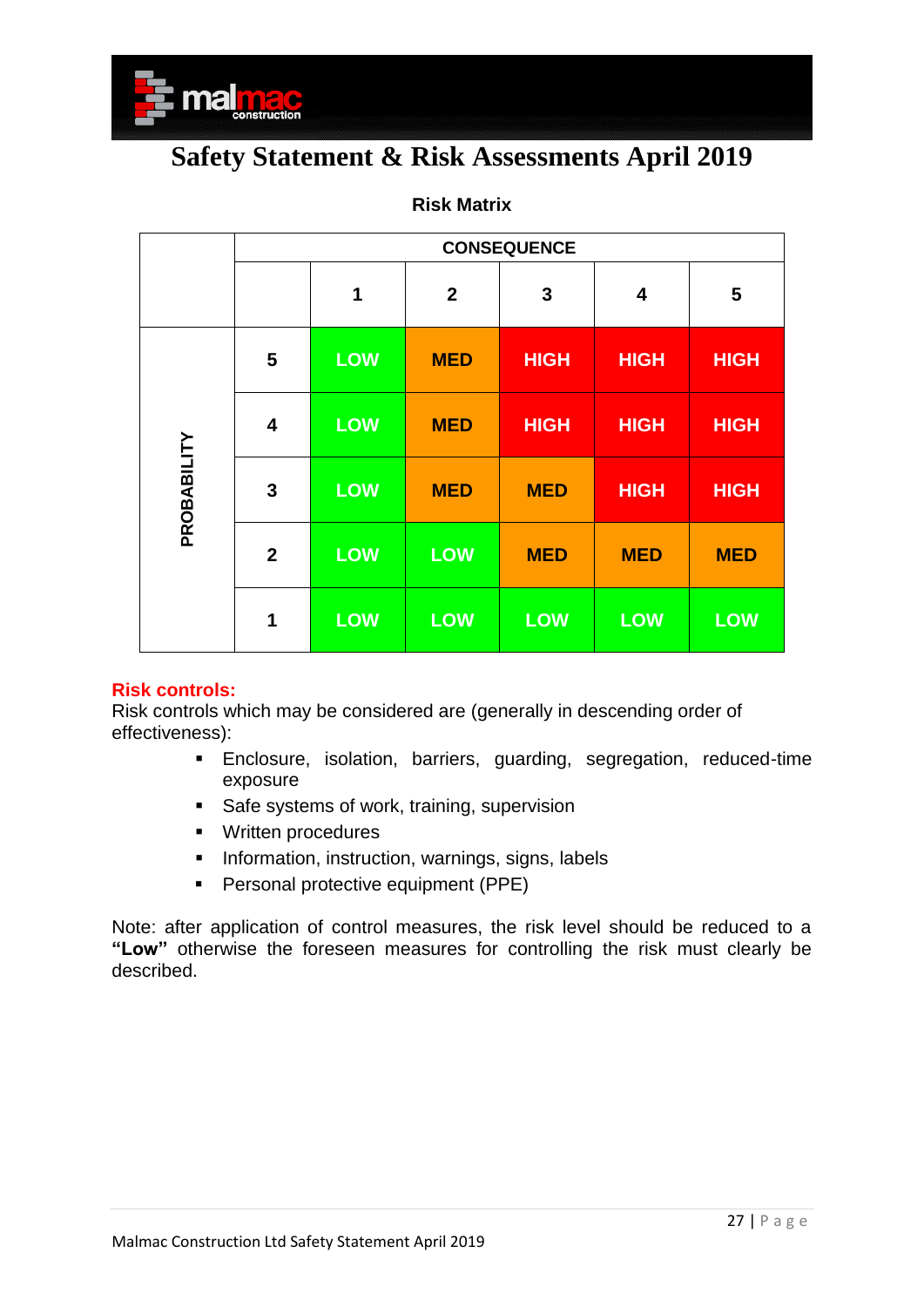

### Hazard: Access & Egress

| <b>Risk</b>      | <b>Likelihood</b> | <b>Severity</b> | Rating | <b>Controls</b>                                                             | <b>Residual</b> | <b>Responsibility</b> |
|------------------|-------------------|-----------------|--------|-----------------------------------------------------------------------------|-----------------|-----------------------|
| Slips, trips and | $\overline{4}$    |                 | High   | • All persons to use the walkways provided                                  | Low             | Main Contractor       |
| falls.           |                   |                 |        | Persons to have Hi-Viz on at all times.                                     |                 |                       |
|                  |                   |                 |        | Plant and machinery to have flashing<br>$\bullet$                           |                 | Malmac Foreman        |
| Struck by plant  |                   |                 |        | beacon lights and reversing alarms                                          |                 |                       |
| or machinery     |                   |                 |        | Walkways to be stoned and flat.<br>$\bullet$                                |                 | Workers/Employees     |
|                  |                   |                 |        | Persons to be fit and able to perform tasks<br>and not under the influence. |                 | Sub-contractors       |
|                  |                   |                 |        | pre-existing<br>Persons to report any<br>injuries.                          |                 |                       |
|                  |                   |                 |        | Work hours to be adhered too.                                               |                 |                       |
|                  |                   |                 |        | Report any concerns.                                                        |                 |                       |

#### Hazard: Dermatitis

<span id="page-27-1"></span><span id="page-27-0"></span>

| <b>Risk</b>            | Likelihood | <b>Severity</b> | Rating | <b>Controls</b>                                          | <b>Residual</b> | <b>Responsibility</b> |
|------------------------|------------|-----------------|--------|----------------------------------------------------------|-----------------|-----------------------|
| <b>Skin Irritation</b> | 5          |                 | High   | Persons to be briefed on risk assessments                | Low             | Malmac Foreman        |
|                        |            |                 |        | for specific products.                                   |                 |                       |
| Eyes, Nose and         |            |                 |        | Gloves to be worn throughout the day.<br>$\bullet$       |                 | Workers/Employees     |
| Throat Irritation      |            |                 |        | Full length trouser and t-shirts to be worn<br>$\bullet$ |                 | Sub-Contractors       |
|                        |            |                 |        | throughout the day.                                      |                 |                       |
|                        |            |                 |        | • Wash hands, arms and face regular i.e.                 |                 |                       |
|                        |            |                 |        | before breaks and leaving site. This is                  |                 |                       |
|                        |            |                 |        | skin<br>after<br>been<br>has<br>necessary                |                 |                       |
|                        |            |                 |        | contaminated.                                            |                 |                       |
|                        |            |                 |        | Report any issues.                                       |                 |                       |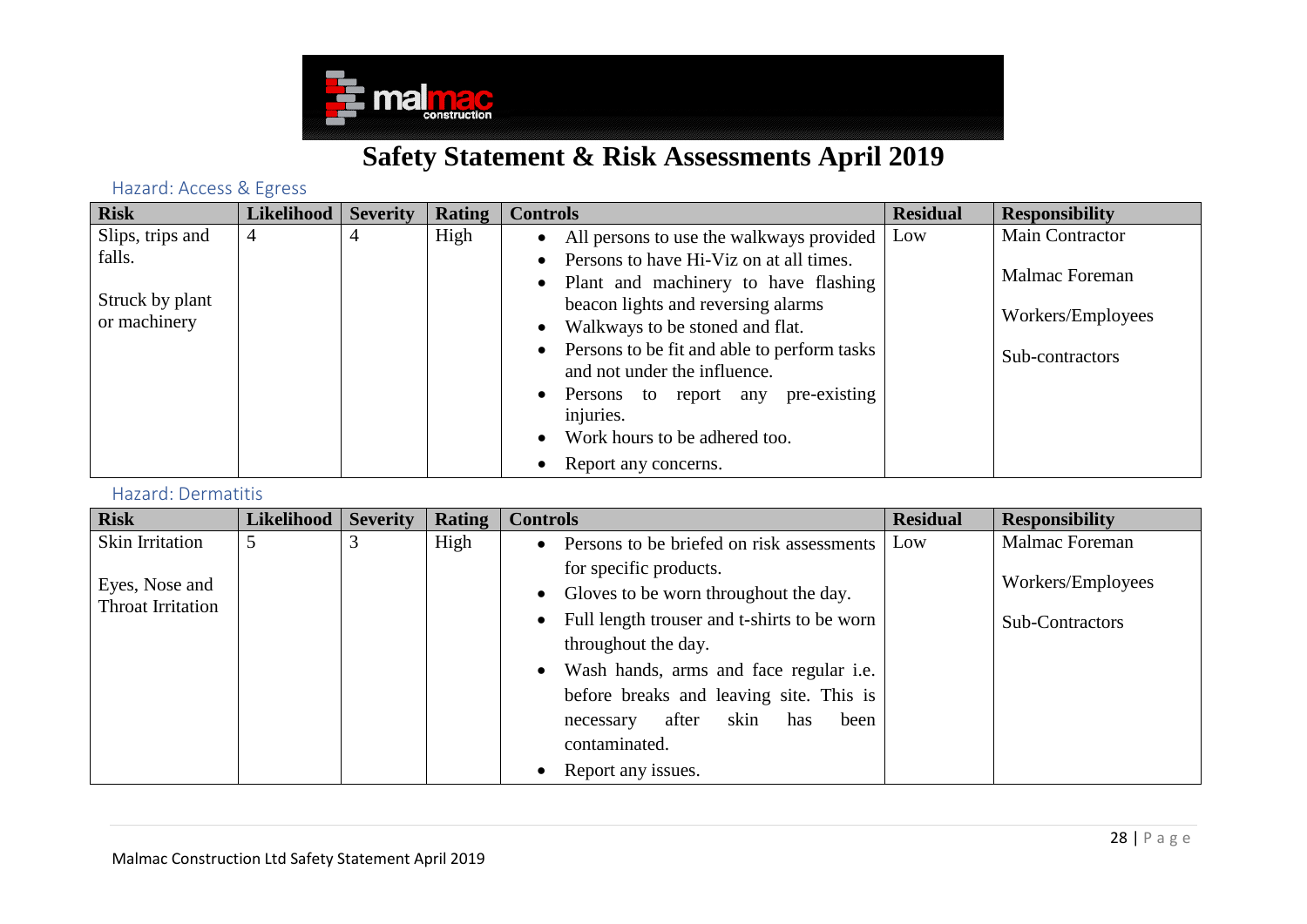

#### Hazard: Working at Heights

<span id="page-28-0"></span>

| <b>Risk</b>       | Likelihood | <b>Severity</b> | <b>Rating</b> | <b>Controls</b>                                      | <b>Residual</b> | <b>Responsibility</b>         |
|-------------------|------------|-----------------|---------------|------------------------------------------------------|-----------------|-------------------------------|
| Falls from height | 5          | 5               | High          | Scaffold erected by Scaffolding Company<br>$\bullet$ | Low             | <b>Scaffolding Contractor</b> |
|                   |            |                 |               | and signed of prior to use.                          |                 |                               |
| Loading bay       |            |                 |               | Do not enter scaffold that is under                  |                 | <b>Malmac Foreman</b>         |
| operations        |            |                 |               | modification or incomplete.                          |                 | Workers/Employees             |
|                   |            |                 |               | Scaffold to be tagged and signed of in last          |                 |                               |
|                   |            |                 |               | 7 days.                                              |                 | Subcontractors                |
|                   |            |                 |               | Do not tamper with the scaffold.                     |                 |                               |
|                   |            |                 |               | Housekeeping to be of a high standard                |                 |                               |
|                   |            |                 |               | with half width the bay kept clear at all            |                 |                               |
|                   |            |                 |               | times.                                               |                 |                               |
|                   |            |                 |               | Do not work where there is an exposed                |                 |                               |
|                   |            |                 |               | edge.                                                |                 |                               |
|                   |            |                 |               | Report any defects.                                  |                 |                               |
|                   |            |                 |               | Do not overload scaffold.                            |                 |                               |
|                   |            |                 |               | Loading bay operations:                              |                 |                               |
|                   |            |                 |               | Starting with gates closed and<br>$\circ$            |                 |                               |
|                   |            |                 |               | over the barriers.                                   |                 |                               |
|                   |            |                 |               | Open the gates.<br>$\circ$                           |                 |                               |
|                   |            |                 |               | Lift barrier up and over whist                       |                 |                               |
|                   |            |                 |               | staying behind it.                                   |                 |                               |
|                   |            |                 |               | horizontal<br>Barrier<br>is<br>now<br>$\circ$        |                 |                               |
|                   |            |                 |               | 180 degrees from starting position.                  |                 |                               |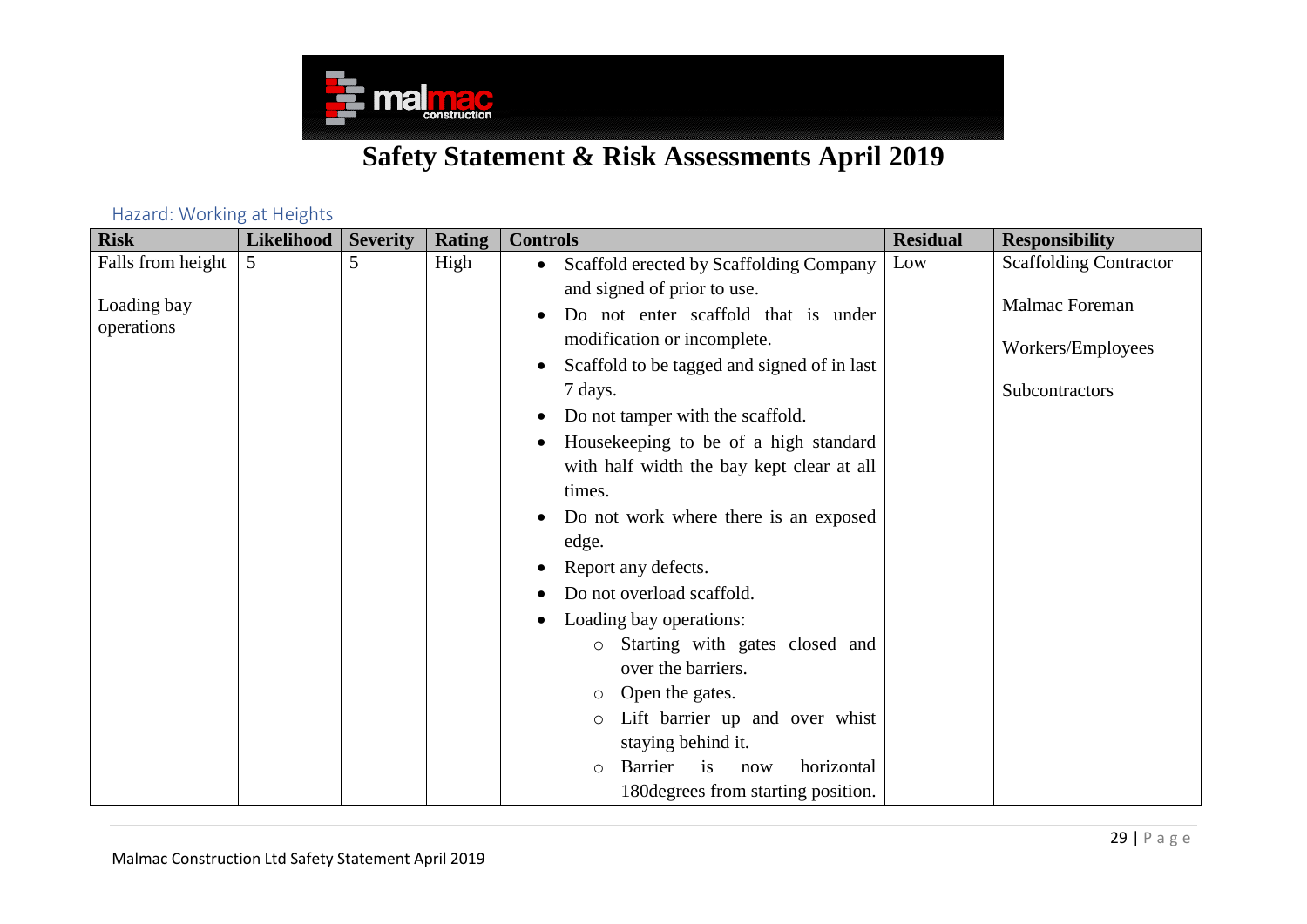

|  | Materials are landed whist you<br>$\circ$   |  |
|--|---------------------------------------------|--|
|  | stay behind the barrier.                    |  |
|  | o Once materials are landed and             |  |
|  | teleporter is away, lift the barrier        |  |
|  | back to starting position.                  |  |
|  | • Close the gates and secure.               |  |
|  |                                             |  |
|  | • Report any defects with the operations to |  |
|  | Site Foreman.                               |  |

### Hazard: Silica Dust (Masonry Products)

<span id="page-29-0"></span>

| <b>Risk</b>  | <b>Likelihood</b> | <b>Severity</b> | <b>Rating</b> | <b>Controls</b>                                        | <b>Residual</b> | <b>Responsibility</b> |
|--------------|-------------------|-----------------|---------------|--------------------------------------------------------|-----------------|-----------------------|
| Lung Disease | 5                 | 4               | High          | • Use water suppression for all silica works,          | Low             | Malmac Foreman        |
|              |                   |                 |               | damp down prior to sweeping.                           |                 |                       |
| Cancer       |                   |                 |               | FFP3 respirator where ever silica dust is<br>$\bullet$ |                 | Workers/Employees.    |
|              |                   |                 |               | present.                                               |                 | Sub-contractors       |
|              |                   |                 |               | Gloves to be worn.                                     |                 |                       |
|              |                   |                 |               | Wash hands face etc before breaks and                  |                 |                       |
|              |                   |                 |               | before leaving site.                                   |                 |                       |
|              |                   |                 |               | Use protective measures when cutting or                |                 |                       |
|              |                   |                 |               | sweeping masonry dusts.                                |                 |                       |
|              |                   |                 |               | • If you feel that you have respiratory                |                 |                       |
|              |                   |                 |               | problems inform management and contact                 |                 |                       |
|              |                   |                 |               | your doctor.                                           |                 |                       |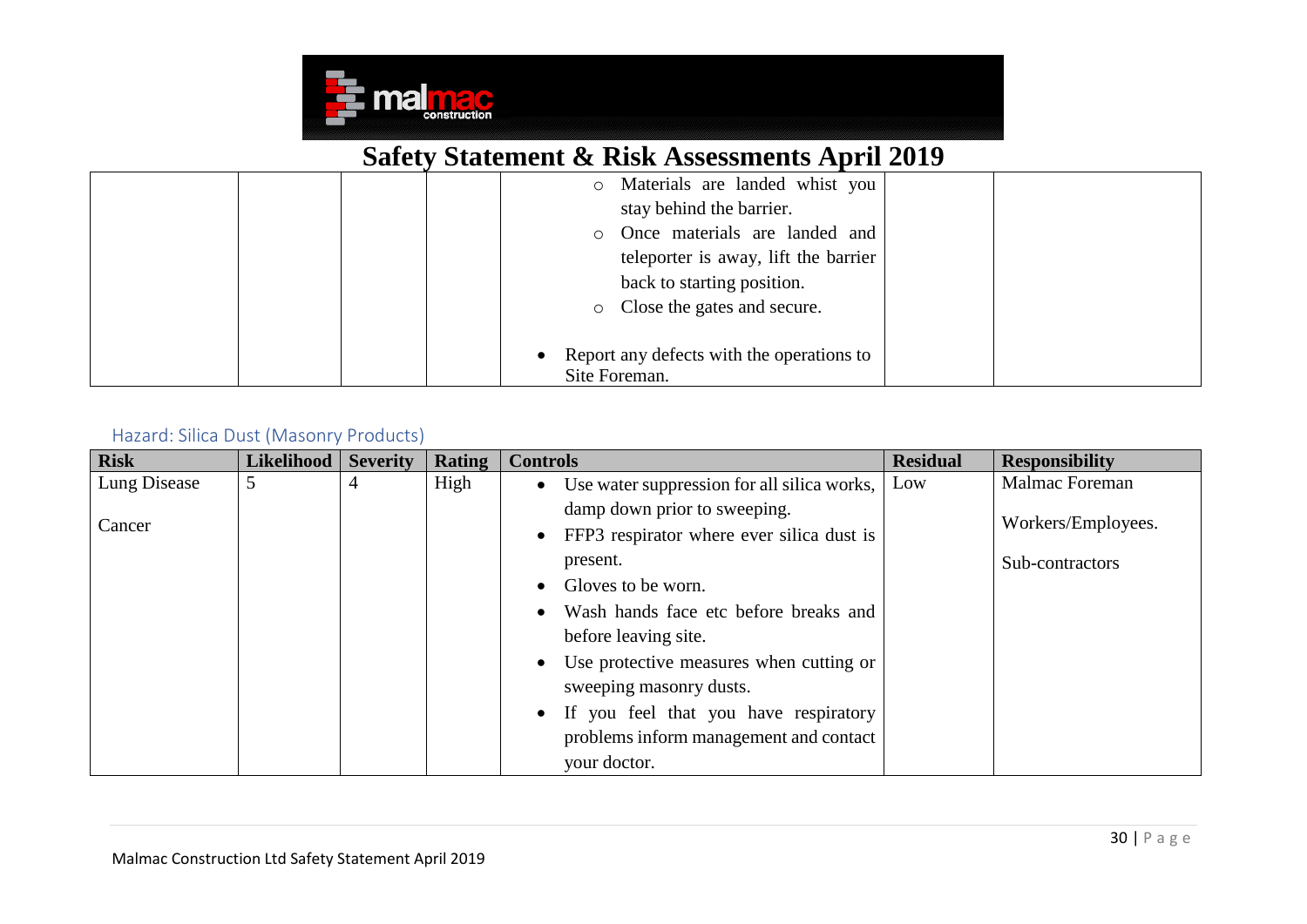

#### Hazard: Consaw

<span id="page-30-0"></span>

| <b>Risk</b>       | <b>Likelihood</b> | <b>Severity</b> | <b>Rating</b> | <b>Controls</b>                                 | <b>Residual</b> | <b>Responsibility</b> |
|-------------------|-------------------|-----------------|---------------|-------------------------------------------------|-----------------|-----------------------|
| Noise, eyes,      | $\mathfrak{S}$    | 4               | High          | All persons to have abrasive wheel<br>$\bullet$ | Low             | Malmac Foreman        |
| dusts, vibration, |                   |                 |               | training who use consaws.                       |                 |                       |
| manual handling   |                   |                 |               | Consaw to be in good order and checked          |                 | Workers/Employees     |
|                   |                   |                 |               | prior to use and maintained in line with        |                 | Sub-contractors       |
|                   |                   |                 |               | manual.                                         |                 |                       |
|                   |                   |                 |               | To be used in line with instructions.           |                 |                       |
|                   |                   |                 |               | Correct blade to be used.                       |                 |                       |
|                   |                   |                 |               | Gloves, glasses and hearing defenders to        |                 |                       |
|                   |                   |                 |               | be used.                                        |                 |                       |
|                   |                   |                 |               | Water suppression to be used and FFP3           |                 |                       |
|                   |                   |                 |               | respirator.                                     |                 |                       |
|                   |                   |                 |               | Vibration resistant gloves should be worn.      |                 |                       |
|                   |                   |                 |               | Manual handling training required for all       |                 |                       |
|                   |                   |                 |               | persons and the use of manual handling          |                 |                       |
|                   |                   |                 |               | techniques.                                     |                 |                       |
|                   |                   |                 |               | Be aware of blade and that is does not cut      |                 |                       |
|                   |                   |                 |               | into planks in situ or if using planks on the   |                 |                       |
|                   |                   |                 |               | ground for bearing that they are not            |                 |                       |
|                   |                   |                 |               | damaged. If damaged remove from site.           |                 |                       |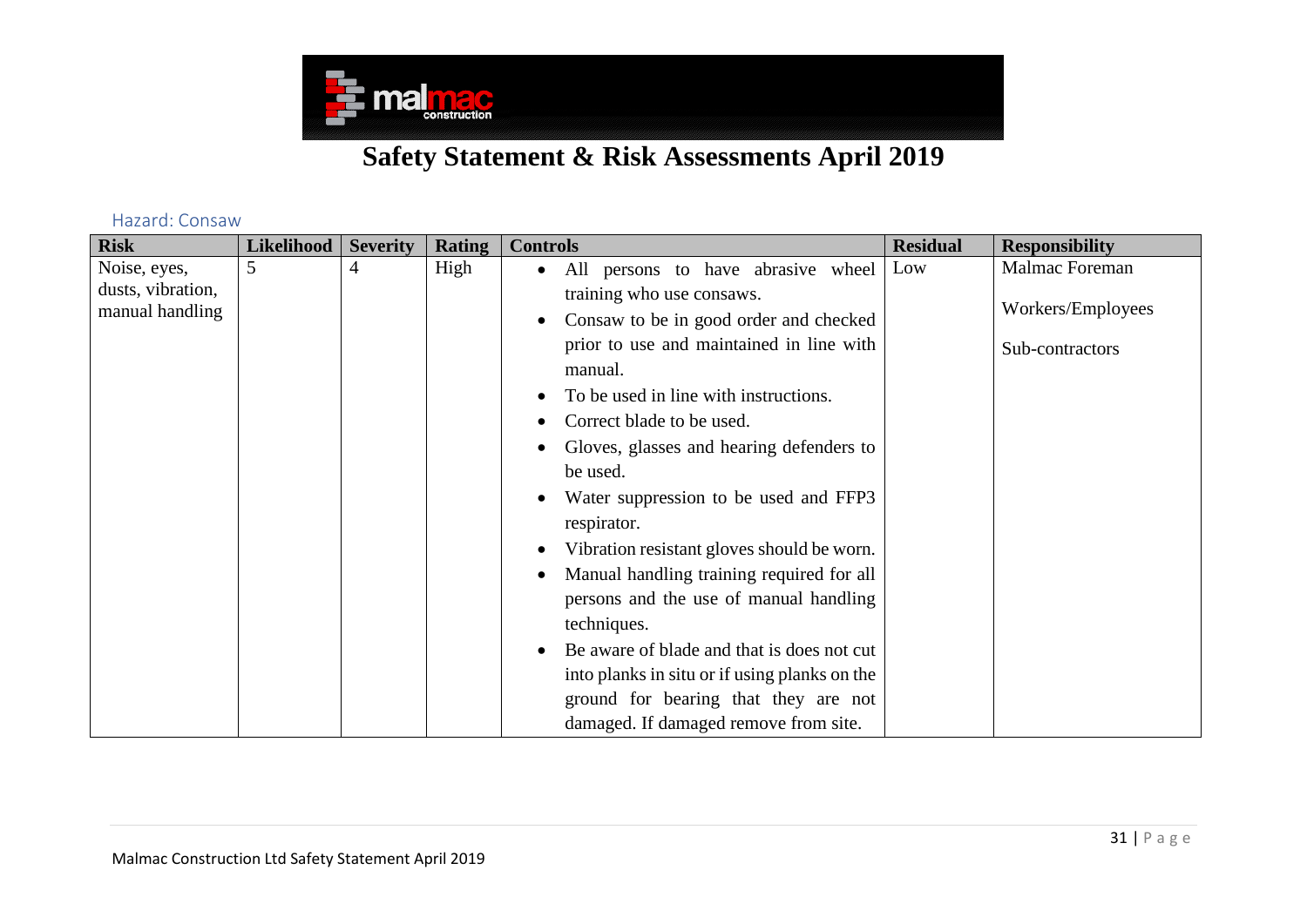

Hazard: Hand Tools

| <b>Risk</b>                       | <b>Likelihood</b> | <b>Severity</b> | Rating | <b>Controls</b>                            | <b>Residual</b> | <b>Responsibility</b> |
|-----------------------------------|-------------------|-----------------|--------|--------------------------------------------|-----------------|-----------------------|
| Cuts or abrasions $\vert 5 \vert$ |                   |                 | High   | • All tools to be in good order and well   | Low             | Malmac foreman        |
|                                   |                   |                 |        | maintained.                                |                 |                       |
| Stabbing wounds                   |                   |                 |        | Appropriate tools to be used for the job.  |                 | Worker/Employee       |
| Particles in eye                  |                   |                 |        | Defective tools to be removed from site.   |                 | Sub-contractor        |
|                                   |                   |                 |        | Mandatory PPE when using hand tools is     |                 |                       |
|                                   |                   |                 |        | gloves, glasses and boots, hi viz and      |                 |                       |
|                                   |                   |                 |        | boots.                                     |                 |                       |
|                                   |                   |                 |        | • Operators must be experienced in the use |                 |                       |
|                                   |                   |                 |        | of tools or under the instruction of an    |                 |                       |
|                                   |                   |                 |        | experienced operator.                      |                 |                       |

#### Hazard: Particles in eyes

<span id="page-31-1"></span><span id="page-31-0"></span>

| <b>Risk</b>    | Likelihood | <b>Severity</b> | Rating | <b>Controls</b>                           | <b>Residual</b> | <b>Responsibility</b> |
|----------------|------------|-----------------|--------|-------------------------------------------|-----------------|-----------------------|
| Eye irritation |            | 3               | High   | • All workers to wear safety glasses when | Low             | Malmac foreman        |
|                |            |                 |        | onsite.                                   |                 | Main contractor       |
| Infection      |            |                 |        | • PPE is to be supplied by your employer. |                 |                       |
| Loss of sight  |            |                 |        | • Goggles to be worn when using acid or   |                 | Workers/Employees     |
|                |            |                 |        | exposed to dusts.                         |                 |                       |
|                |            |                 |        | Wash eyes with running<br>water if        |                 | Sub-contractors       |
|                |            |                 |        | something goes into them.                 |                 |                       |
|                |            |                 |        | • Wash hands prior to touching eyes.      |                 |                       |
|                |            |                 |        | Report any concerns to management.        |                 |                       |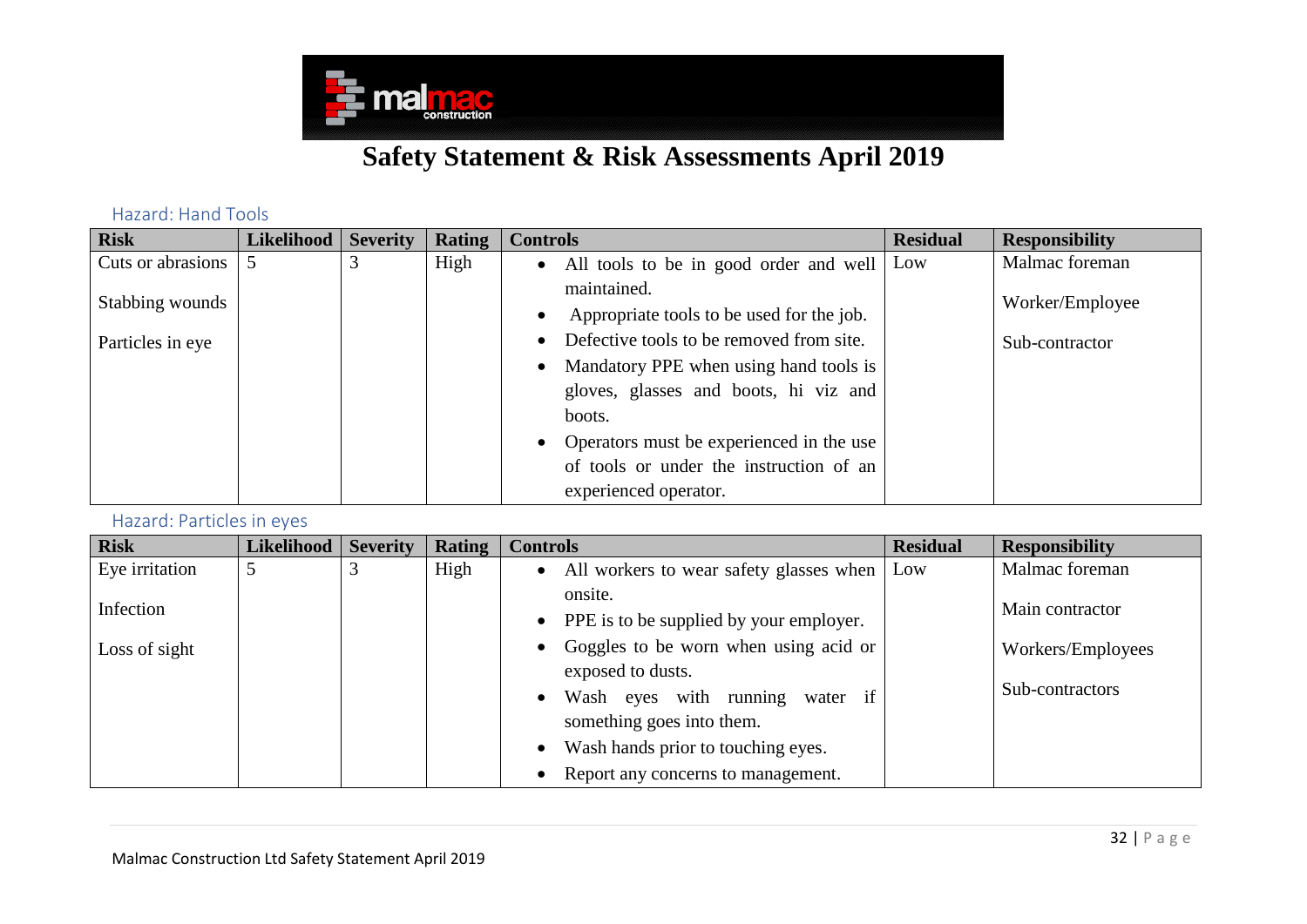

Hazard: Plant

<span id="page-32-0"></span>

| <b>Risk</b>             | Likelihood | <b>Severity</b> | Rating | <b>Controls</b>                                                                         | <b>Residual</b> | <b>Responsibility</b> |
|-------------------------|------------|-----------------|--------|-----------------------------------------------------------------------------------------|-----------------|-----------------------|
| Overturning             | 5          | 5               | High   | Plant to have valid GA1.<br>$\bullet$                                                   | Low             | Plant operative       |
| Overloading             |            |                 |        | Plant to have valid GA2 and perform<br>$\bullet$<br>checks in line with prestart works. |                 | Malmac Foreman        |
| <b>Striking Persons</b> |            |                 |        | Operatives to have CSCS tickets that are                                                |                 | Sub-Contractor        |
| or Objects              |            |                 |        | valid.                                                                                  |                 |                       |
|                         |            |                 |        | Operatives to be aware of SWL of<br>scaffold loading bays.                              |                 |                       |
|                         |            |                 |        | 15km/hr max speed limit.                                                                |                 |                       |
|                         |            |                 |        | Never have a load obscure your vision.                                                  |                 |                       |
|                         |            |                 |        | Only drive on roads/hauls roads provided.                                               |                 |                       |
|                         |            |                 |        | Seat belt to be worn at all times.                                                      |                 |                       |
|                         |            |                 |        | Plant to be maintained, greasing, cleaning                                              |                 |                       |
|                         |            |                 |        | windows and mirrors, keep steps clean,                                                  |                 |                       |
|                         |            |                 |        | screen wash topped up, oil checked and                                                  |                 |                       |
|                         |            |                 |        | cab clean.                                                                              |                 |                       |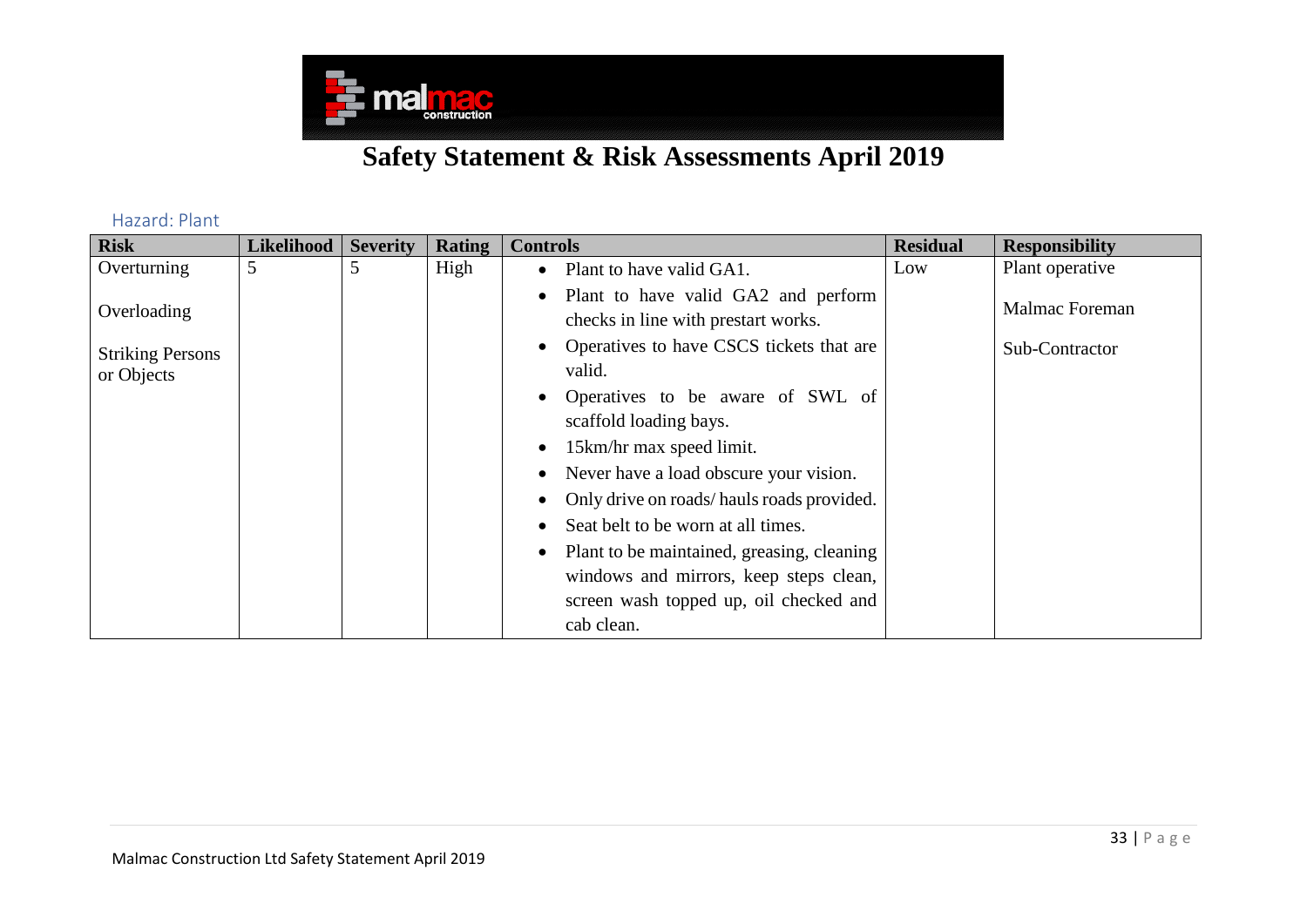

<span id="page-33-0"></span>

| <b>Risk</b>     | <b>Likelihood</b> | <b>Severity</b> | <b>Rating</b> | <b>Controls</b>                                                                   | <b>Residual</b> | <b>Responsibility</b> |
|-----------------|-------------------|-----------------|---------------|-----------------------------------------------------------------------------------|-----------------|-----------------------|
| Musculoskeletal | 5                 | 3               | High          | All persons to have manual handling<br>$\bullet$                                  | Low             | Malmac Foreman        |
| injury          |                   |                 |               | training certificate that is valid (Lasts for<br>3 years).                        |                 | Worker/Employee       |
|                 |                   |                 |               | If persons require manual handling                                                |                 | Sub-contractor        |
|                 |                   |                 |               | training, they can ask Malmac safety<br>consultant who will perform the training. |                 |                       |
|                 |                   |                 |               | Workers are to avoid manual handling                                              |                 |                       |
|                 |                   |                 |               | loads below the thigh and above the                                               |                 |                       |
|                 |                   |                 |               | shoulder.                                                                         |                 |                       |
|                 |                   |                 |               | Only carry one block at a time.                                                   |                 |                       |
|                 |                   |                 |               | Ensure that pathways are clean and clear                                          |                 |                       |
|                 |                   |                 |               | for walking.                                                                      |                 |                       |
|                 |                   |                 |               | Gloves to be worn for additional grip.                                            |                 |                       |
|                 |                   |                 |               | Pre-existing injuries to be informed to                                           |                 |                       |
|                 |                   |                 |               | foreman.                                                                          |                 |                       |
|                 |                   |                 |               | Heads or cills are not to be manually                                             |                 |                       |
|                 |                   |                 |               | lifted, teleporter to land in position.                                           |                 |                       |

#### Hazard: Manual Handling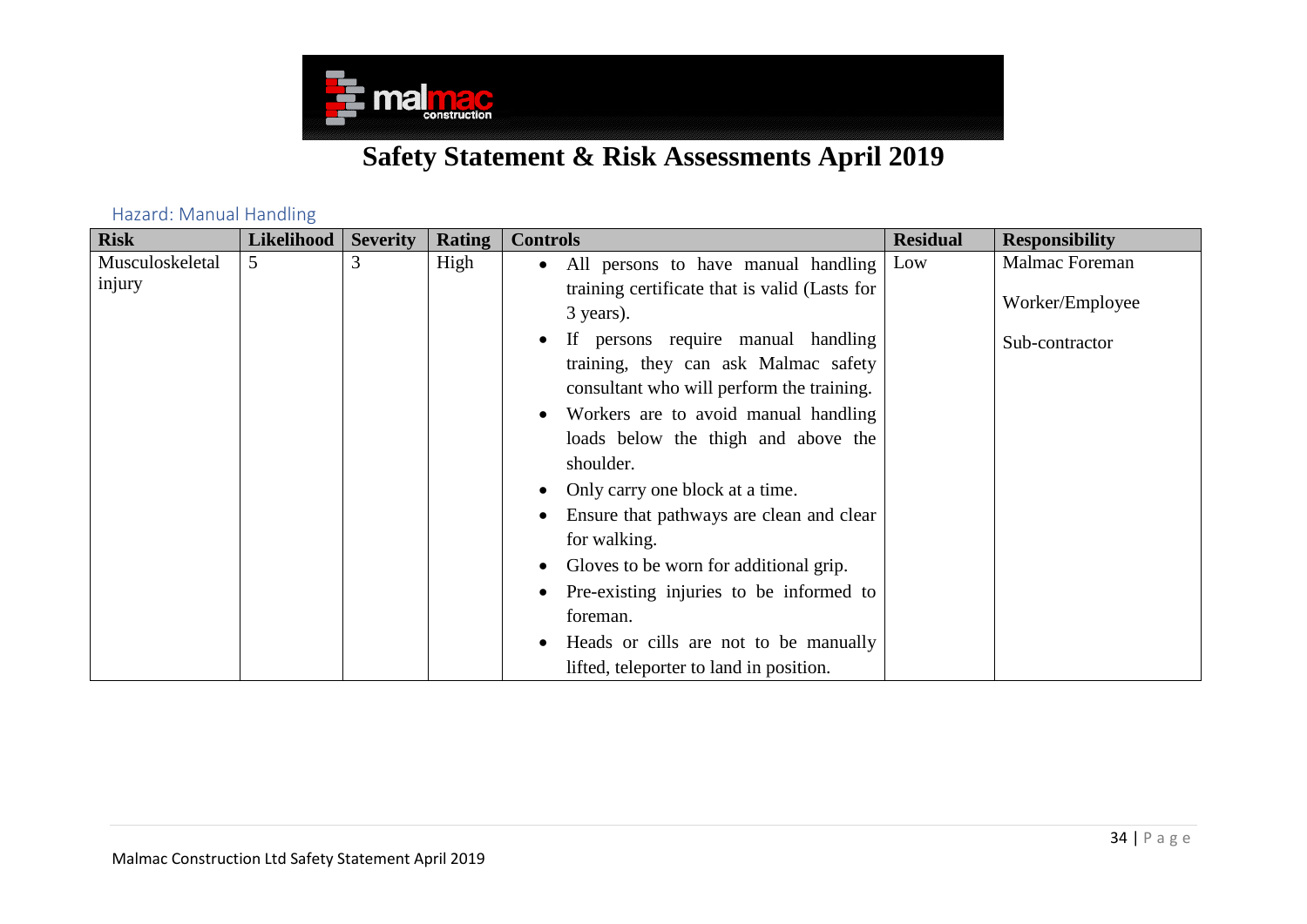

Hazard: Noise

<span id="page-34-0"></span>

| <b>Risk</b>     | <b>Likelihood</b> | <b>Severity</b> | <b>Rating</b> | <b>Controls</b>                                                                                                                                                                                                                                                                           | <b>Residual</b> | <b>Responsibility</b>                                     |
|-----------------|-------------------|-----------------|---------------|-------------------------------------------------------------------------------------------------------------------------------------------------------------------------------------------------------------------------------------------------------------------------------------------|-----------------|-----------------------------------------------------------|
| Hearing loss    | 5                 |                 | High          | • All persons to have access to hearing                                                                                                                                                                                                                                                   | Low             | Malmac Foreman                                            |
| <b>Tinnitus</b> |                   |                 |               | protection.<br>• Consaws are the most common tools<br>creating noise and must be used with ear<br>defenders on.<br>• If there are multiple jobs involving noise<br>then rotate the task.<br>• Report any concerns you have.<br>• If you have pre-exiting injuries then<br>inform foreman. |                 | Workers/Employees<br>Consaw operatives<br>Sub-contractors |
|                 |                   |                 |               | • If you experience any symptom's, seek<br>medical advice.                                                                                                                                                                                                                                |                 |                                                           |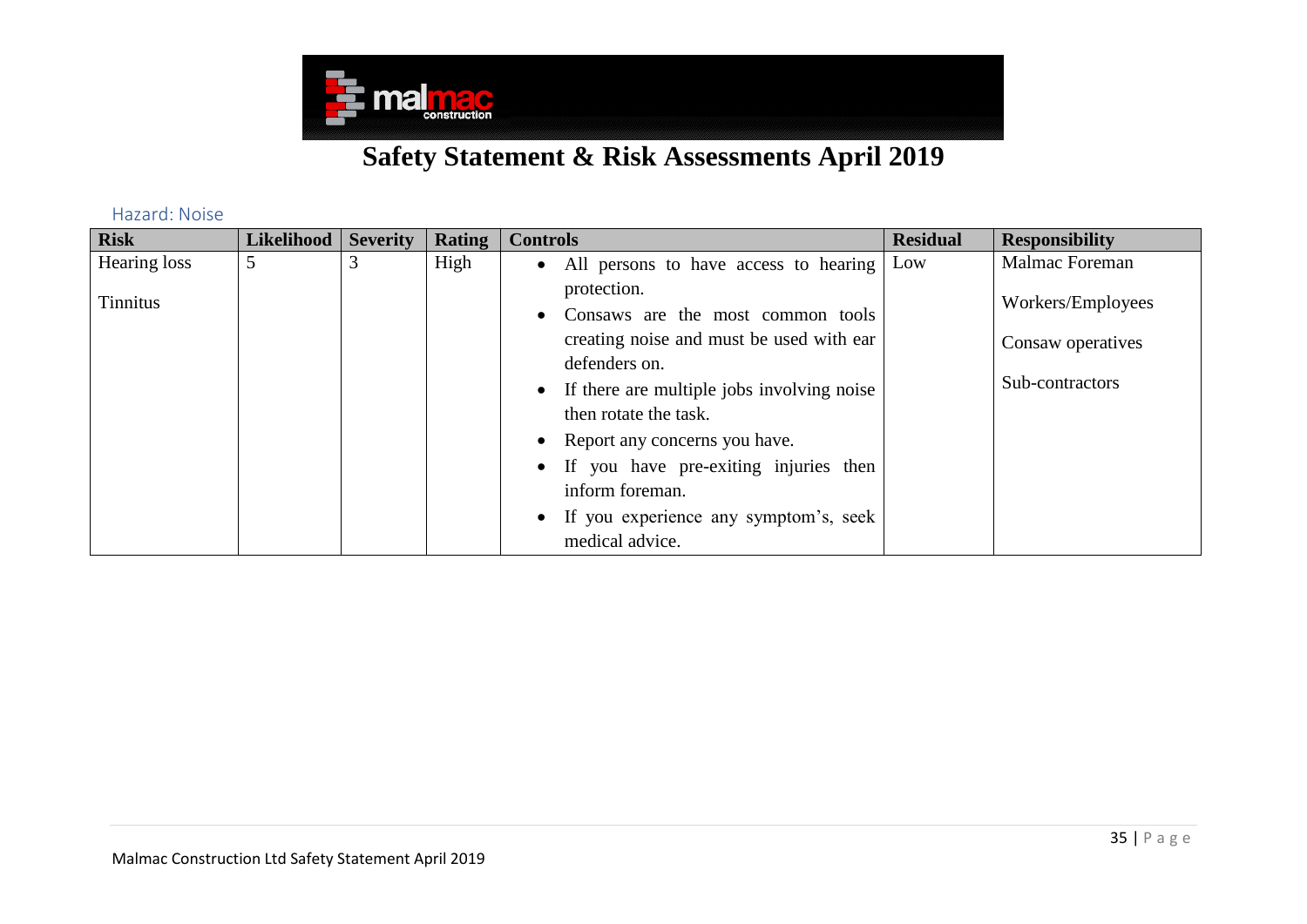

#### Hazard: Trestles

<span id="page-35-0"></span>

| <b>Risk</b>       | <b>Likelihood</b> | <b>Severity</b> | Rating | <b>Controls</b>                                  | <b>Residual</b> | <b>Responsibility</b>  |
|-------------------|-------------------|-----------------|--------|--------------------------------------------------|-----------------|------------------------|
| Falls from height | 5                 | $\overline{4}$  | High   | Trestles to be erected by competent<br>$\bullet$ | Low             | Malmac Foreman         |
|                   |                   |                 |        | persons.                                         |                 |                        |
|                   |                   |                 |        | Trestles to have Scaff tag signed off            |                 | <b>Trestle Erector</b> |
|                   |                   |                 |        | indicating they are fit for use.                 |                 | Worker/Employees       |
|                   |                   |                 |        | Trestles<br>to be erected<br>as<br>per           |                 |                        |
|                   |                   |                 |        | manufacturer's instructions.                     |                 | Sub-contractor         |
|                   |                   |                 |        | Consideration for falling over trestles as       |                 |                        |
|                   |                   |                 |        | trestles may need to be built on opposite        |                 |                        |
|                   |                   |                 |        | side for fall protection.                        |                 |                        |
|                   |                   |                 |        | Ground conditions to be prepared by main         |                 |                        |
|                   |                   |                 |        | contractor and be flat and level.                |                 |                        |
|                   |                   |                 |        | Ladder to be used for access and egress          |                 |                        |
|                   |                   |                 |        | Maximum 4 block per 1m.                          |                 |                        |
|                   |                   |                 |        | Trestles to be checked prior to use.             |                 |                        |
|                   |                   |                 |        | Do not tamper/ alter trestles.                   |                 |                        |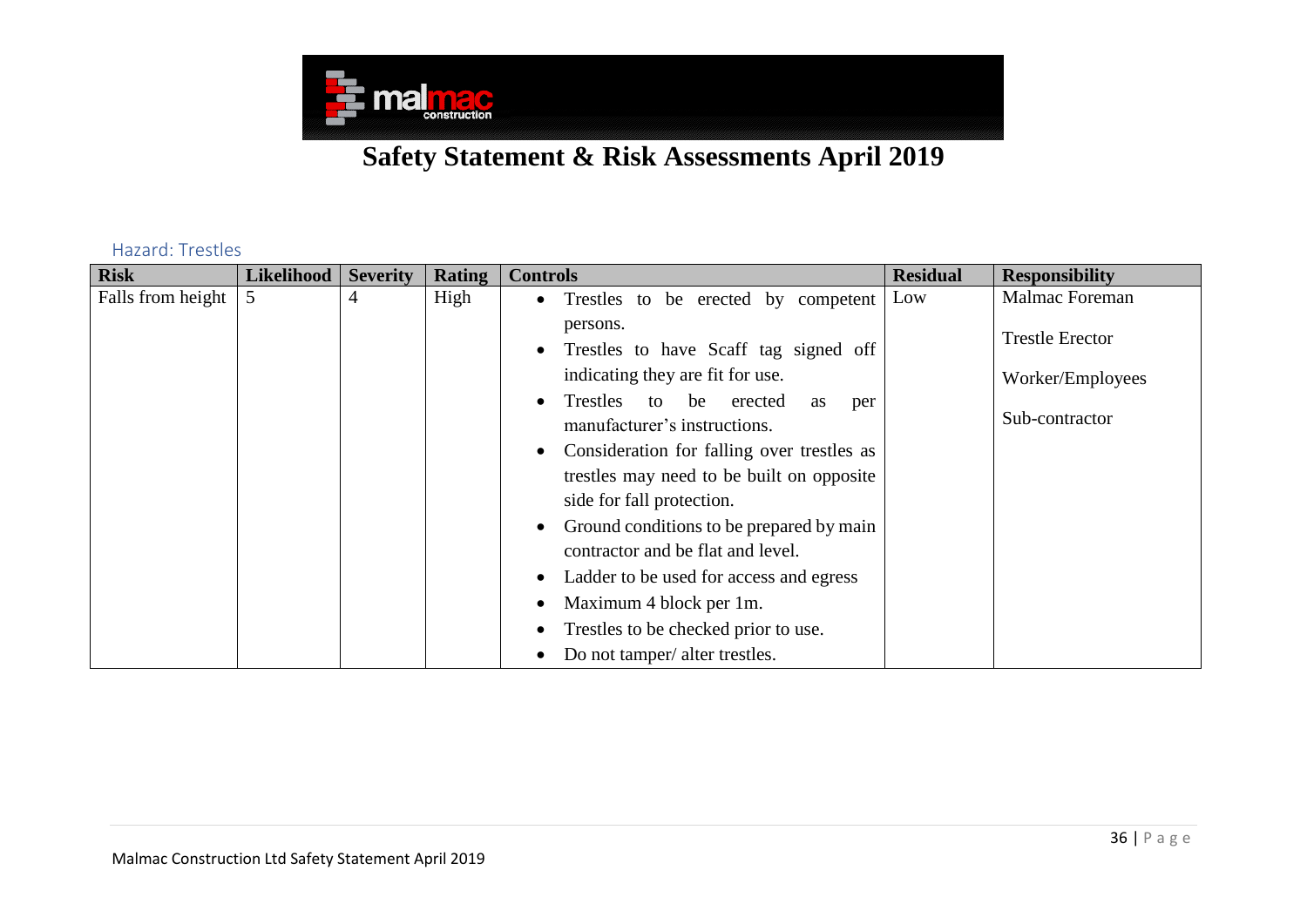

#### Hazard: Materials Falling from Heights

<span id="page-36-0"></span>

| <b>Risk</b>                     | <b>Likelihood</b> | <b>Severity</b> | <b>Rating</b> | <b>Controls</b>                                                                                                                                                                                                                                                                                                               | <b>Residual</b> | <b>Responsibility</b>      |
|---------------------------------|-------------------|-----------------|---------------|-------------------------------------------------------------------------------------------------------------------------------------------------------------------------------------------------------------------------------------------------------------------------------------------------------------------------------|-----------------|----------------------------|
| Persons struck                  | 5                 | 4               | High          | Housekeeping to be of a high standard<br>$\bullet$                                                                                                                                                                                                                                                                            | Low             | <b>Scaffold Contractor</b> |
| by falling objects<br>Damage to |                   |                 |               | with half the width of the scaffold clear at<br>all times.                                                                                                                                                                                                                                                                    |                 | Malmac Foreman             |
| property                        |                   |                 |               | Bricks and blocks to be stacked on the<br>inner side of the bays.                                                                                                                                                                                                                                                             |                 | Main Contractor            |
|                                 |                   |                 |               | Weight restrictions in place.                                                                                                                                                                                                                                                                                                 |                 | Workers/Employees          |
|                                 |                   |                 |               | 16 blocks either side of transom.<br>60 brick either side of transom.<br>Loading bays, half bale of block<br>$\circ$<br>and tub of mortar or full bale of<br>block and no mortar.<br>Loading bay gates to be closed at all<br>times.<br>Consideration when unstrapping blocks or<br>bricks by ensuring that they are vertical |                 | Sub-contractors            |
|                                 |                   |                 |               | and not likely to fall.<br>When stripping pallets complete a level<br>before moving onto the next level.<br>Be aware of persons below and stop works<br>if necessary.                                                                                                                                                         |                 |                            |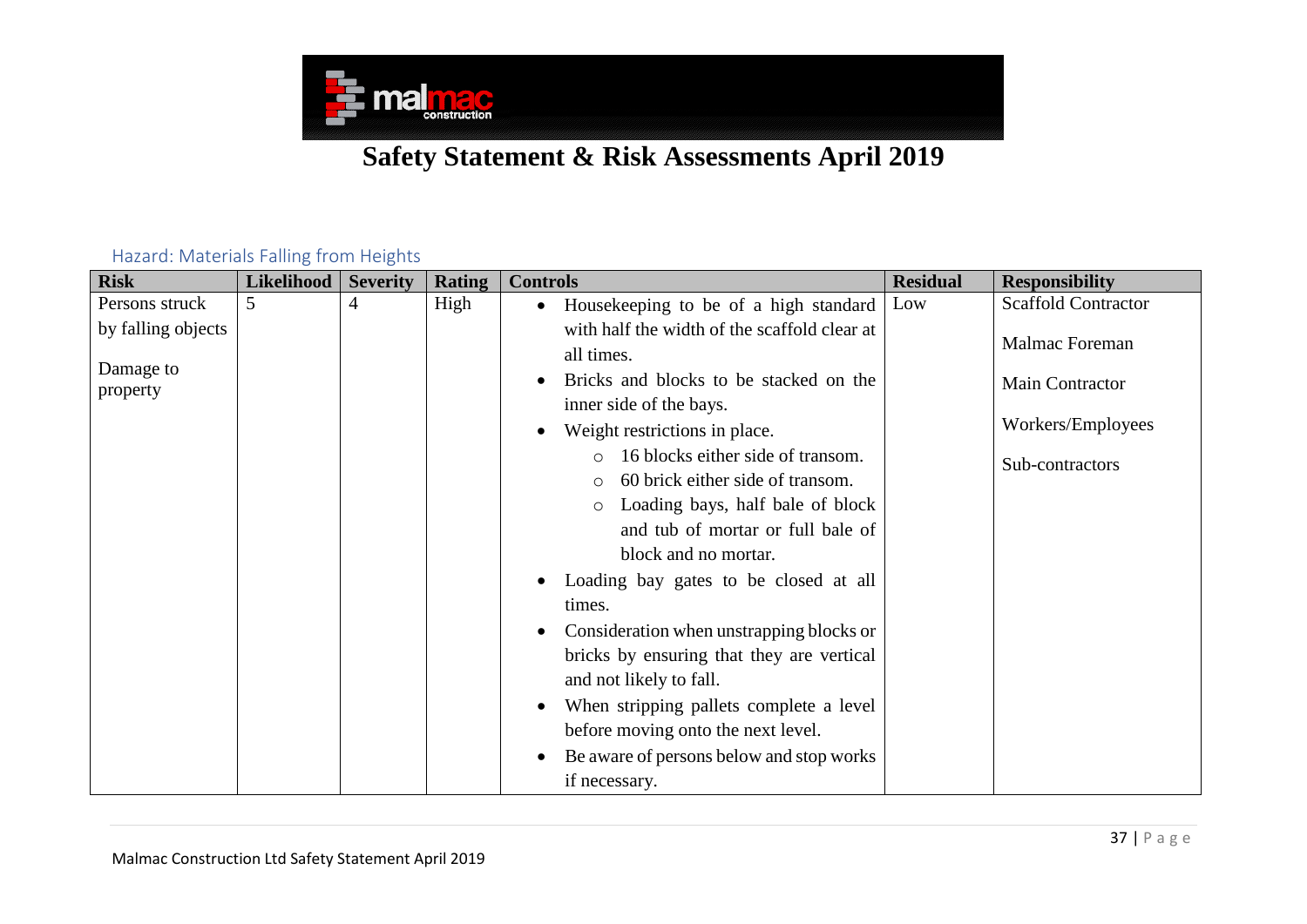

#### Hazard: Brick Acid Works

<span id="page-37-0"></span>

| <b>Risk</b>           | <b>Likelihood</b> | <b>Severity</b> | Rating | <b>Controls</b>                                  | <b>Residual</b> | <b>Responsibility</b> |
|-----------------------|-------------------|-----------------|--------|--------------------------------------------------|-----------------|-----------------------|
| <b>Chemical Burns</b> |                   | 3               | High   | • Chemical resistant gloves to be worn           | Low             | Malmac Foreman        |
| to Skin and Eyes      |                   |                 |        | when using acid.                                 |                 |                       |
|                       |                   |                 |        | Googles to be worn (not glasses).                |                 | Main Contractor       |
|                       |                   |                 |        | Skin to be covered.<br>$\bullet$                 |                 | Worker/Employees      |
|                       |                   |                 |        | Do not be smoking or near hot works<br>$\bullet$ |                 |                       |
|                       |                   |                 |        | when in use.                                     |                 | Sub-contractor        |
|                       |                   |                 |        | • Do not allow acid to stay on areas as it is    |                 |                       |
|                       |                   |                 |        | corrosive i.e. scaffold, window frames.          |                 |                       |
|                       |                   |                 |        | Wash it of thoroughly as soon as possible.       |                 |                       |
|                       |                   |                 |        | • Be aware who else is working in the area.      |                 |                       |
|                       |                   |                 |        | Be aware of where facilities are for             |                 |                       |
|                       |                   |                 |        | washing skin or eyes.                            |                 |                       |
|                       |                   |                 |        | Report any issues.<br>$\bullet$                  |                 |                       |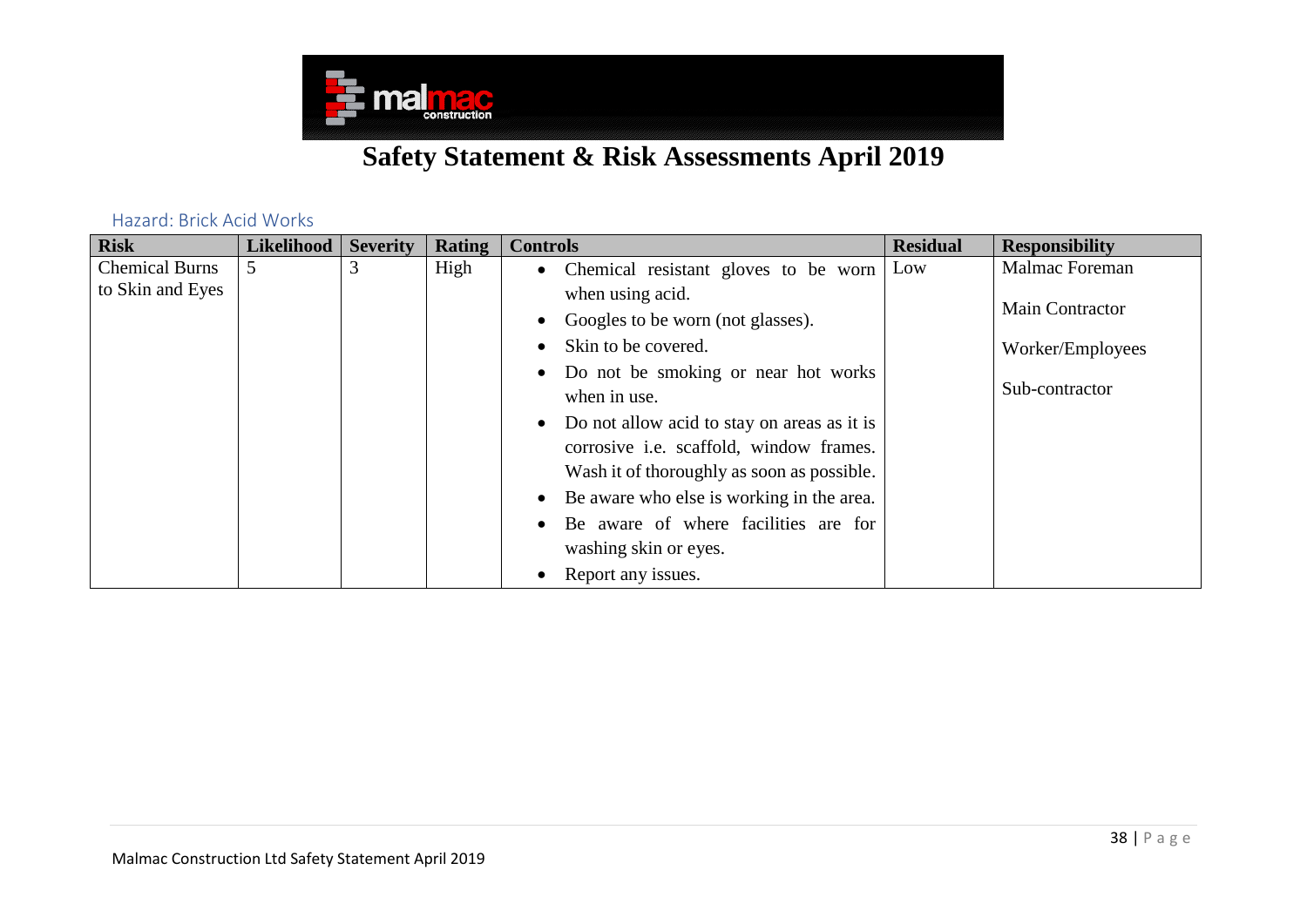

Hazard: Mortar

<span id="page-38-0"></span>

| <b>Risk</b>     | Likelihood | <b>Severity</b> | <b>Rating</b> | <b>Controls</b>                                     | <b>Residual</b> | <b>Responsibility</b> |
|-----------------|------------|-----------------|---------------|-----------------------------------------------------|-----------------|-----------------------|
| Skin irritation | 5          |                 | High          | Silos to be filled by supplier and no<br>$\bullet$  | Low             | Malmac Foreman        |
| Eye irritation  |            |                 |               | workers are to be involved in the works.            |                 | Supplier              |
|                 |            |                 |               | When using mortar gloves and glasses                |                 |                       |
|                 |            |                 |               | must be worn.                                       |                 | Worker/Employees      |
|                 |            |                 |               | Cover skin at all times with clothing.<br>$\bullet$ |                 |                       |
|                 |            |                 |               | Wash of any contamination.                          |                 | Sub-contractors       |
|                 |            |                 |               | Be aware of where the wash facilities are.          |                 |                       |
|                 |            |                 |               | Report any issues.                                  |                 |                       |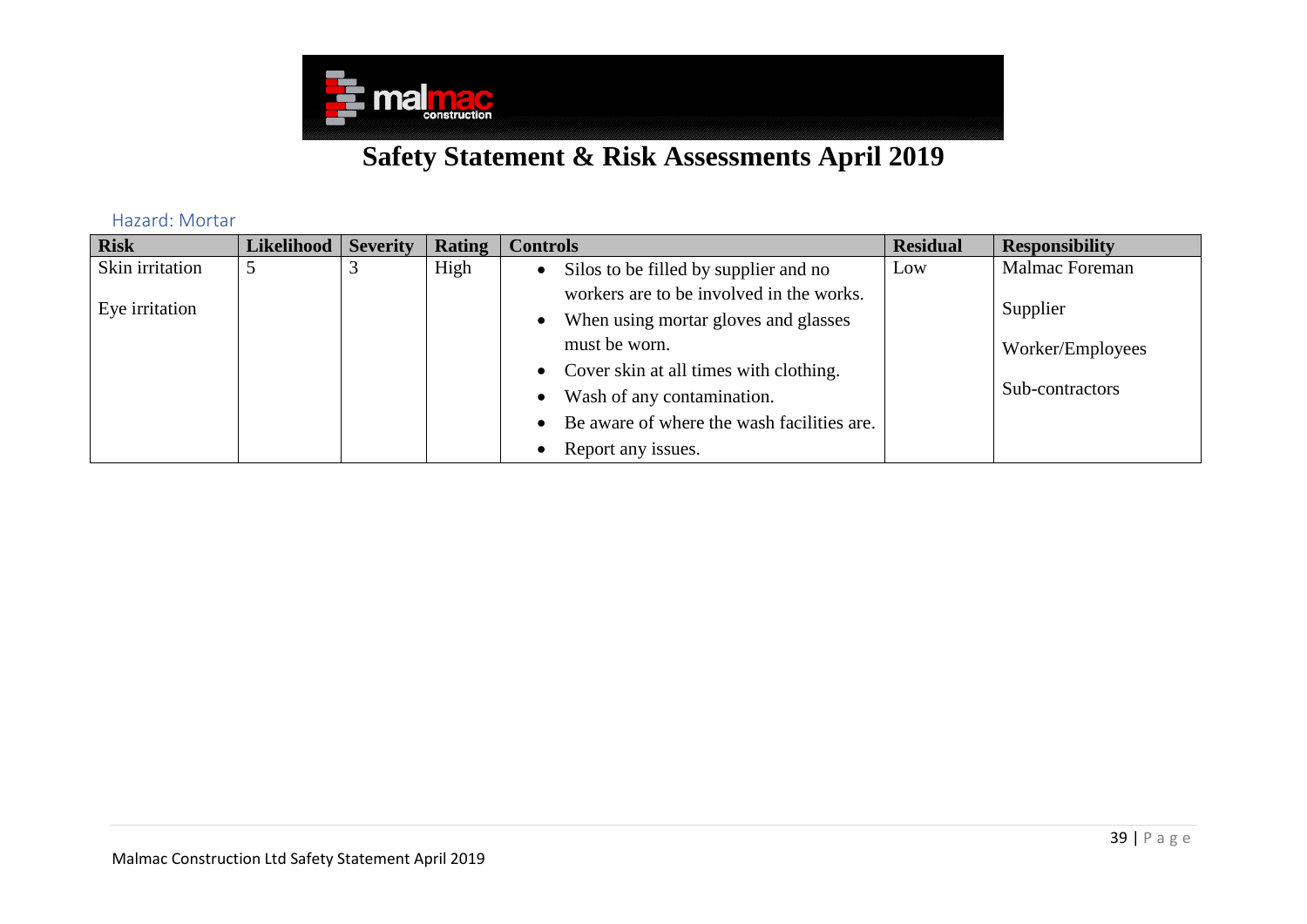

Hazard: Loading Bays

<span id="page-39-0"></span>

| <b>Risk</b>              | <b>Likelihood</b> | <b>Severity</b> | <b>Rating</b> | <b>Controls</b>                                                                                                                                                                                                                                                                                                                                                                        | <b>Residual</b> | <b>Responsibility</b> |
|--------------------------|-------------------|-----------------|---------------|----------------------------------------------------------------------------------------------------------------------------------------------------------------------------------------------------------------------------------------------------------------------------------------------------------------------------------------------------------------------------------------|-----------------|-----------------------|
| Falls from height        |                   | 5               | High          | Operation of gates:<br>$\bullet$                                                                                                                                                                                                                                                                                                                                                       | Low             | Malmac Foreman        |
| <b>Materials Falling</b> |                   |                 |               | Starting with the gates closed and barrier<br>over the gates.<br>Open the gates and walk back with the<br>barrier so that it goes up and over.<br>Remain behind the barrier at all times.<br>Materials are landed.<br>Once materials are landed lift the barrier<br>back to starting position.<br>6. Close the gates and secure.<br>Never leave the barrier in a vertical<br>position. |                 | Worker/Employees      |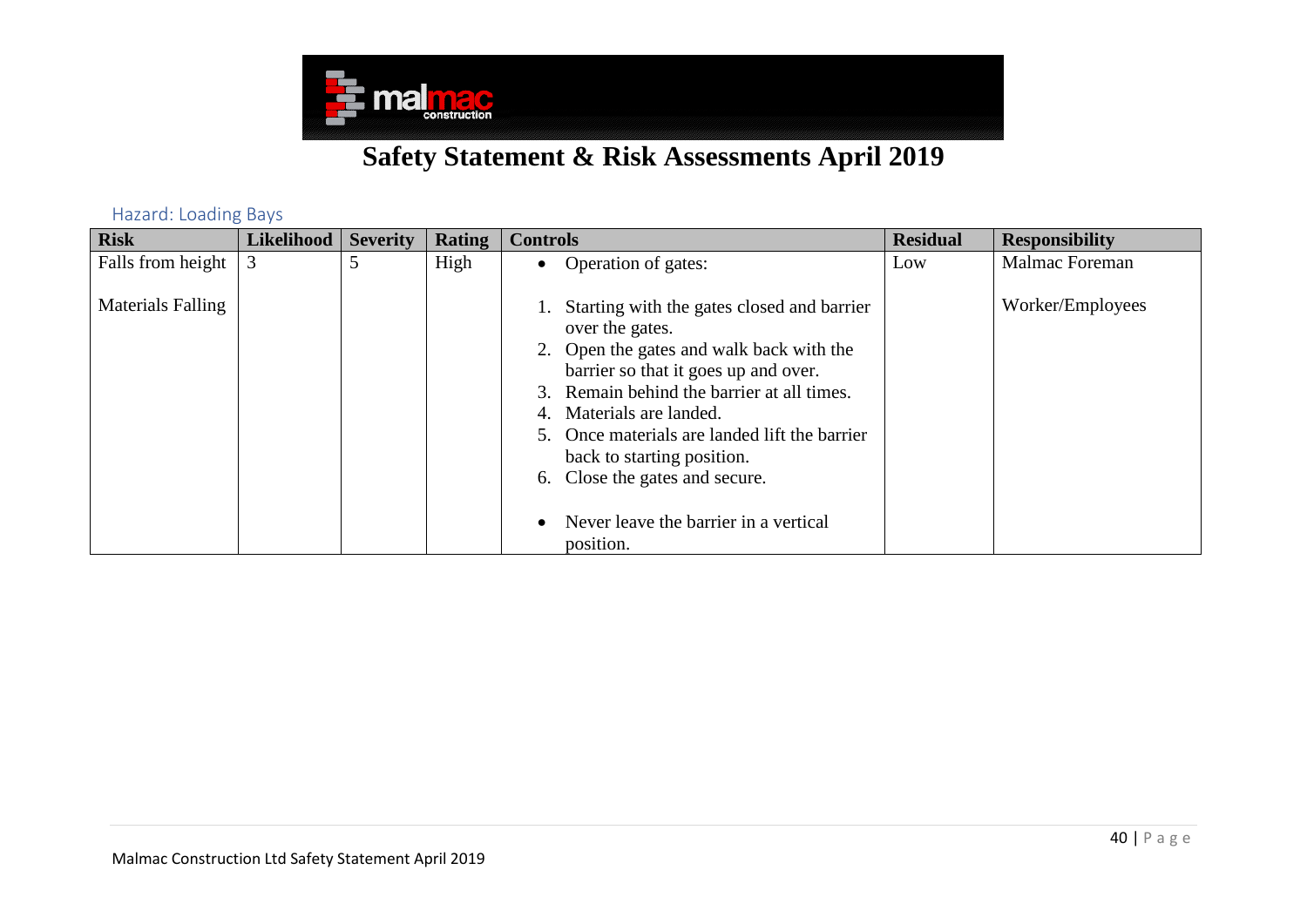

Hazard: Adverse Weather

<span id="page-40-0"></span>

| <b>Risk</b>             | <b>Likelihood</b> | <b>Severity</b> | Rating | <b>Controls</b>                                                                                                   | <b>Residual</b> | <b>Responsibility</b> |
|-------------------------|-------------------|-----------------|--------|-------------------------------------------------------------------------------------------------------------------|-----------------|-----------------------|
| Dizziness,<br>fainting, | $\overline{4}$    |                 | High   | • Persons are to keep hydrated during<br>warmer weather. Urine colour should be                                   | Low             | Malmac Foreman        |
| dehydration             |                   |                 |        | monitored.                                                                                                        |                 | Worker/Employees      |
|                         |                   |                 |        | Persons exposed to direct sunlight should<br>take regular breaks in the shade.                                    |                 |                       |
|                         |                   |                 |        | • If persons feel dizzy or lightheaded, they<br>are to report and stop works.                                     |                 |                       |
|                         |                   |                 |        | • Work activities are to be organized so<br>that strenuous activities are out of the<br>warmest parts of the day. |                 |                       |
|                         |                   |                 |        | If necessary, works are to stop.                                                                                  |                 |                       |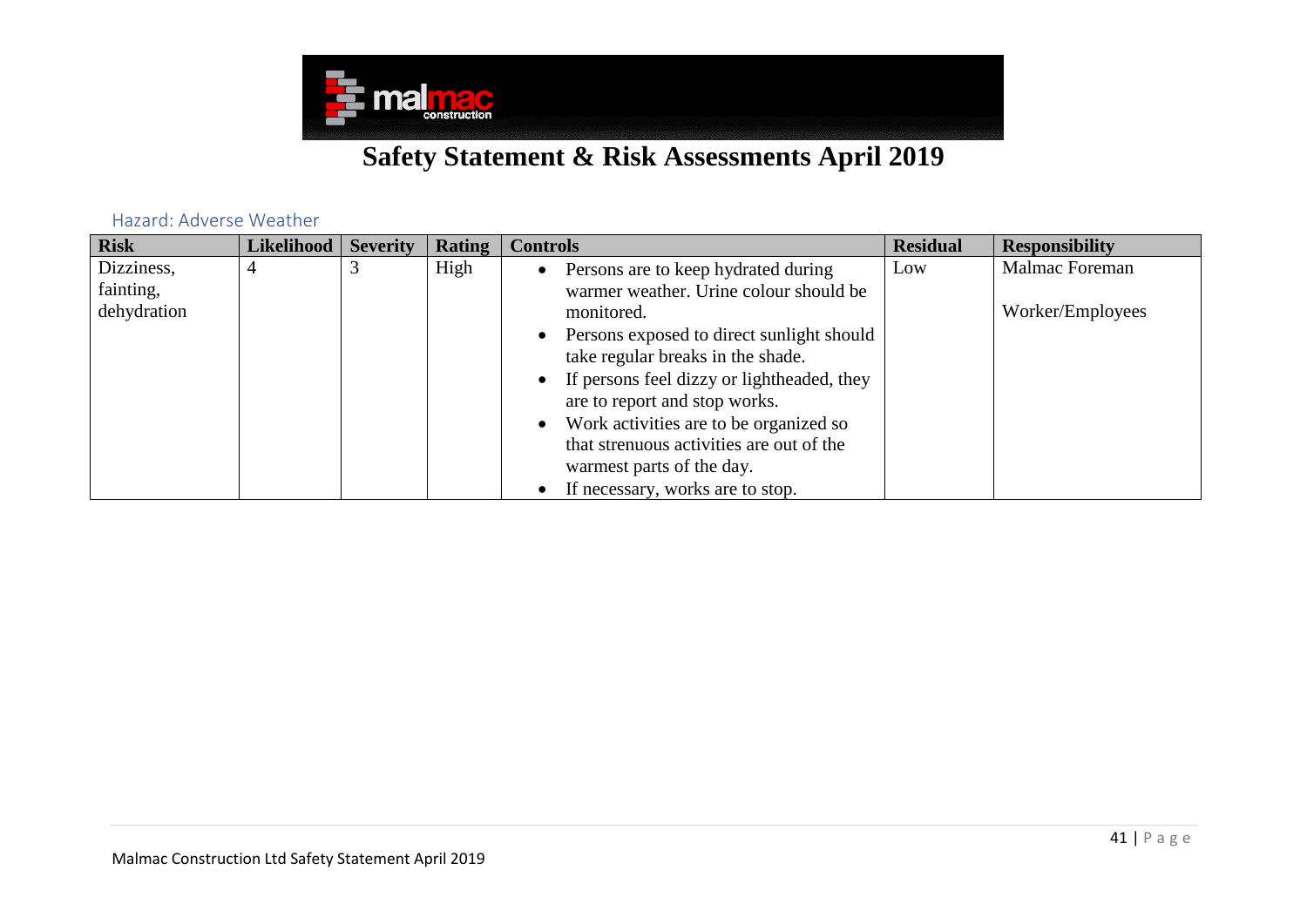

#### Hazard: Children and Young Persons

<span id="page-41-0"></span>

| <b>Risk</b>     | Likelihood | <b>Severity</b> | Rating | <b>Controls</b>                                     | <b>Residual</b> | <b>Responsibility</b>       |
|-----------------|------------|-----------------|--------|-----------------------------------------------------|-----------------|-----------------------------|
| All types of    |            |                 | High   | Children and young persons to be under<br>$\bullet$ | Low             | Malmac Foreman              |
| injuries due to |            |                 |        | the direct control of experienced persons.          |                 |                             |
| young age and   |            |                 |        | • Children and young person's not to be             |                 | Worker/Employees            |
| inexperience    |            |                 |        | exposed to hazardous substances or high-            |                 |                             |
|                 |            |                 |        | risk activities.                                    |                 | <b>Employee Supervising</b> |
|                 |            |                 |        | • Children and young persons to be trained          |                 | children/young persons      |
|                 |            |                 |        | in each aspect of works until deemed                |                 |                             |
|                 |            |                 |        | competent.                                          |                 |                             |
|                 |            |                 |        | Safe system of works to be completed for            |                 |                             |
|                 |            |                 |        | each young person prior to starting.                |                 |                             |